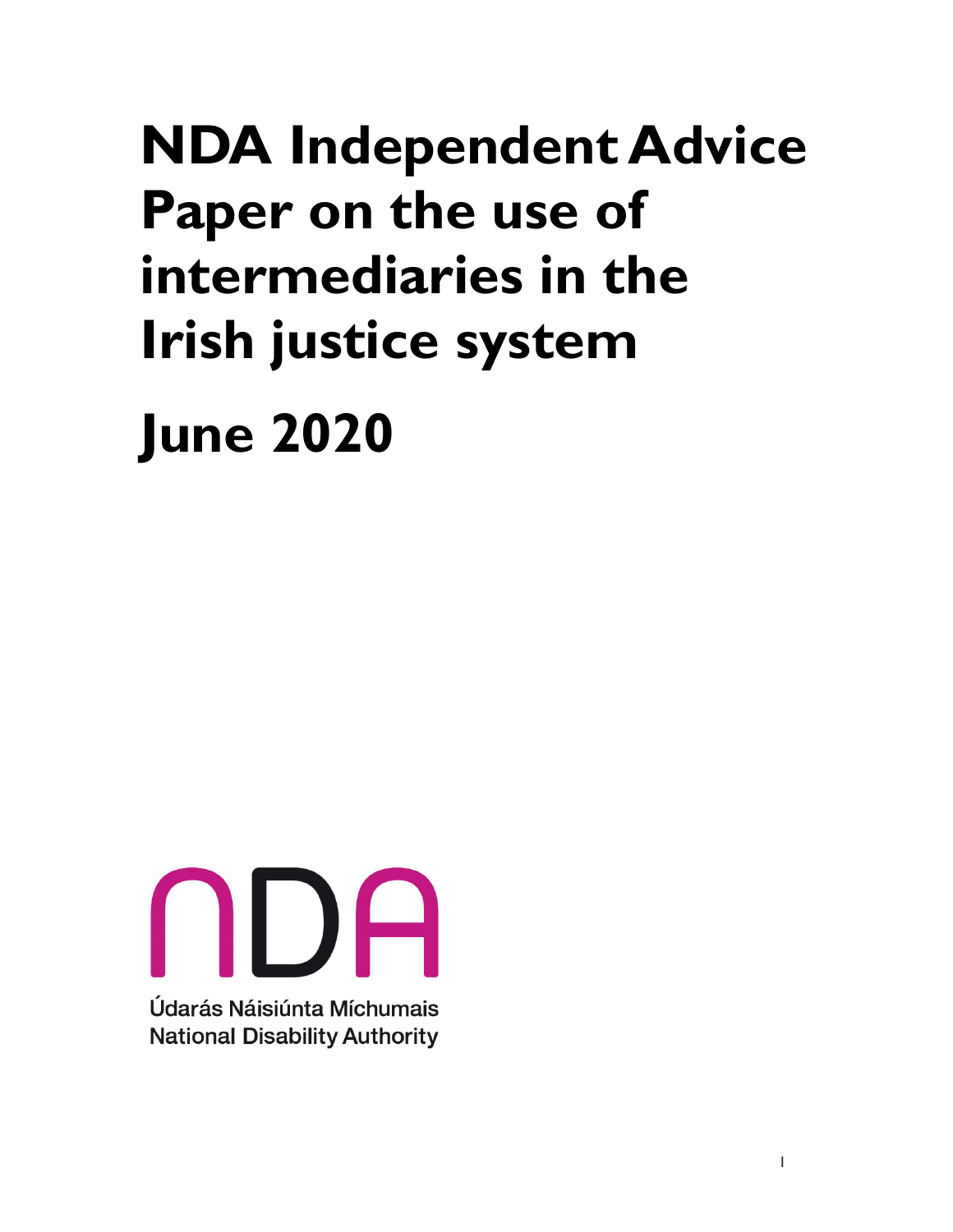# **Executive Summary**

 This paper sets out the National Disability Authority's advice towards implementing a model of supports for persons with disabilities who have communication difficulties, building on research and practice in other jurisdictions, and also further to discussion with a wide range of stakeholders in the Irish justice system.

 The proposed approach would enable the provision of accommodation to people who may have communication difficulties affecting their ability to give evidence and to communicate with officials at different stages of the Irish justice system. Such barriers need to be addressed to enable Ireland to comply with duties in the UN Convention on the Rights of Persons with Disabilities (UNCRPD) to ensure persons with disabilities can access the justice system. The NDA advises that this accommodation could be best delivered through the use of intermediaries, where the scope and application of same would be set out in an agreed programme and procedures.

 The primary goal of the proposed approach is to enable the justice system to secure the best evidence possible from people who may have communication difficulties through the use of registered intermediaries, while also affording them the right to do so, and to be treated as equal citizens. If victims of crime are not able to be interviewed, or give a full and accurate account of events, it can make it more difficult to investigate crimes and manage cases in court. If an individual accused of a crime is not supported to give their version of events, a miscarriage of justice may take place. In some instances, criminal behaviour may go unchallenged or the rights of the accused may not be fully upheld – neither scenario is appropriate in a modern justice system.

 The proposed policy approach has regard to existing legislation, policy and practice, and the gaps that exist in those for all people with communication difficulties, be they victims of crime, witnesses or accused persons. It also has regard to evidence of intermediary practice, benefits of same and the further duties on the State arising from the UNCRPD which it has signed and ratified. The Convention reinforces the provisions of the International Covenant on Civil & Political Rights (ICCPR) and the European Convention on Human Rights (ECHR).

 The NDA advises that, based on feedback at a round-table hosted by the NDA in 2019, the proposed policy approach is likely to be widely supported by the various stakeholders in the justice system who would encounter such a service. At that event, representatives from An Garda Síochána, the Law Society, the Bar Council, the Courts Service, the judiciary, the Office of the Director of Public Prosecutions and the University of Limerick agreed that the use of intermediaries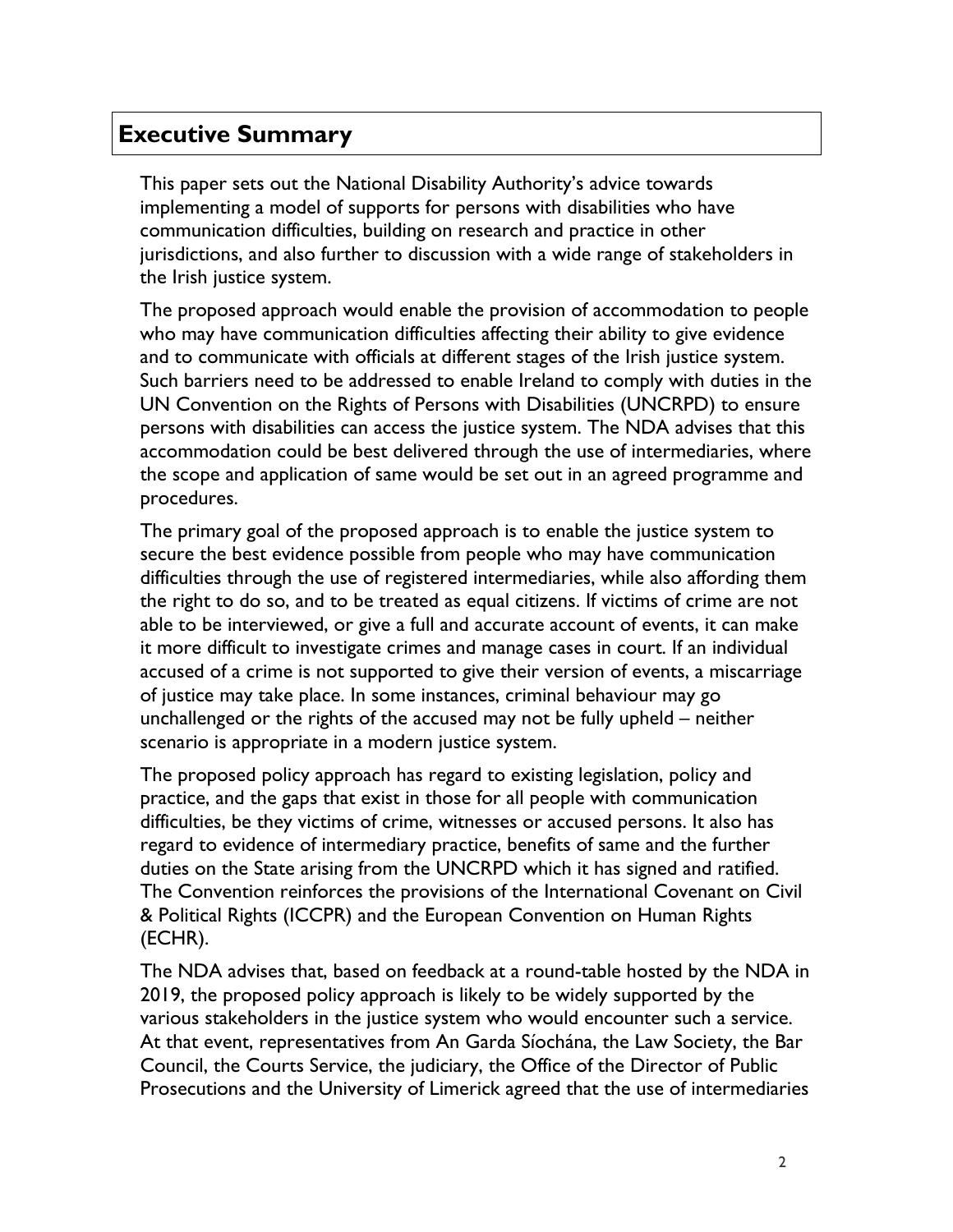is critical to ensuring equal access to justice for persons with disabilities and/or communication difficulties.

 A registered intermediary is a professional with specialist skills in communication, coming from backgrounds such as speech and language therapy and social work. In other jurisdictions, their role is to facilitate communication during the police (which may be on account of a disability, age or other factor) and others in the justice system, and that is the role the NDA advises they could hold in this jurisdiction. The intermediaries would be recruited through a public campaign, and placed on a central register for ease of access. investigation and at trial between a person with significant communication deficits

 In order to promote and regulate the use of intermediaries, and based on evidence from Northern Ireland and other jurisdictions, the NDA advises that a Registered Intermediary Scheme be piloted in the Irish criminal justice system in the first instance, before being implemented on a national scale. This method would allow for the identification of difficulties and solutions, and also refinements and improvements to be identified to support a wider rollout. The pilot project could be implemented, monitored and evaluated by a steering group, on which representatives of key stakeholders could sit.

 The NDA advises that, based on evidence from other jurisdictions, the Department of Justice and Equality would be the most appropriate body to have ownership and oversight of both the pilot project and the Registered Intermediaries scheme. The Department of Justice and Equality is the department with responsibility for the implementation of the relevant pieces of legislation, as well as responsibility for the civil and criminal justice systems. It is also tasked with ensuring the effective implementation of provisions in the UNCRPD which fall within its remit, including Article 13. Finally, it is the department with the strongest connections to many of the stakeholders who will be tasked with implementing the policy, such as An Garda Síochána, the Courts Service and the Office of the Director of Public Prosecutors, and is therefore in a position to bring all stakeholders together to achieve a coordinated approach to putting such a scheme in place.

 To ensure effectiveness and parity in respect of accessing justice, three minor legislative amendments would be required to the Criminal Evidence Act 1992 to cover the various elements of the national scheme. However, the NDA advises that the pilot be established and rolled out as an administrative scheme while the legislative amendments are being progressed.

 It is also advised to amend S.I. No. 199/1987- Criminal Justice Act, 1984 (Treatment of Persons in Custody in Garda Síochána Stations) Regulations, 1987, Section 22(1) in order to delete inappropriate and outdated language. However,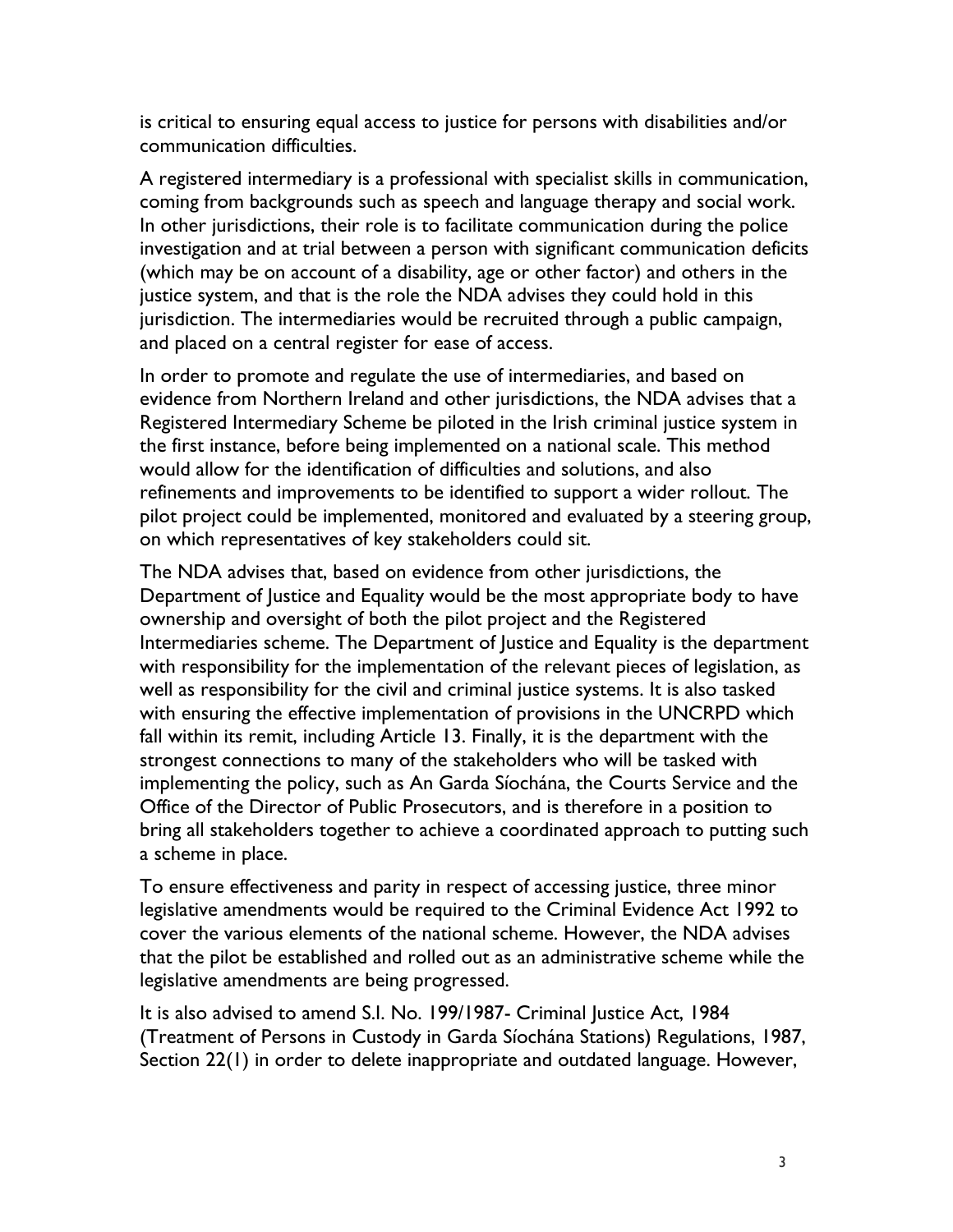it is important to note that the language used does not preclude the use of an intermediary.

To summarise, the NDA advises that:

- • A regulated approach to providing accommodation to persons with communication difficulties when giving evidence, that is in line with both Ireland's international obligations and examples of good practice in other jurisdictions, is needed.
- • This accommodation should come in the form of a Registered Intermediaries Scheme
- • This Scheme should be available to witnesses, victims and accused persons who may be in need of support, due to their communication difficulties, to give better evidence, at all stages of the criminal justice system, including in Garda stations and in court settings.
- • A pilot scheme would enable the development and testing of an approach appropriate to the Irish justice system and we advise that the design and implementation of the pilot would be led by the Department of Justice and Equality. The pilot will include the delivery of training for intermediaries recruited to take part.
- • A steering group should be established to oversee the pilot project and consider the learning of same for a national scheme.
- • Minor legislative amendments are necessary to allow a national scheme to effectively operate and to come into line with appropriate language and Ireland's obligations. However, a pilot may be progressed on an administrative scheme basis prior to those amendments.

 This paper sets out the relevant considerations for both a pilot project and a national Registered Intermediaries Scheme. While a pilot should be carried out in the first instance, in order to tease out issues that may arise, the NDA advises that it should be seen as just one part of the longer journey towards a national scheme.

# **Introduction**

 The National Disability Authority (NDA) is an independent statutory body with a duty to provide information and evidence-informed advice to Government and officials in the public sector on disability matters, and to promote Universal Design. The NDA has a specific duty to advise the Minister for Justice and Equality and this paper is particularly relevant to criminal justice matters and supports for citizen engagement with same.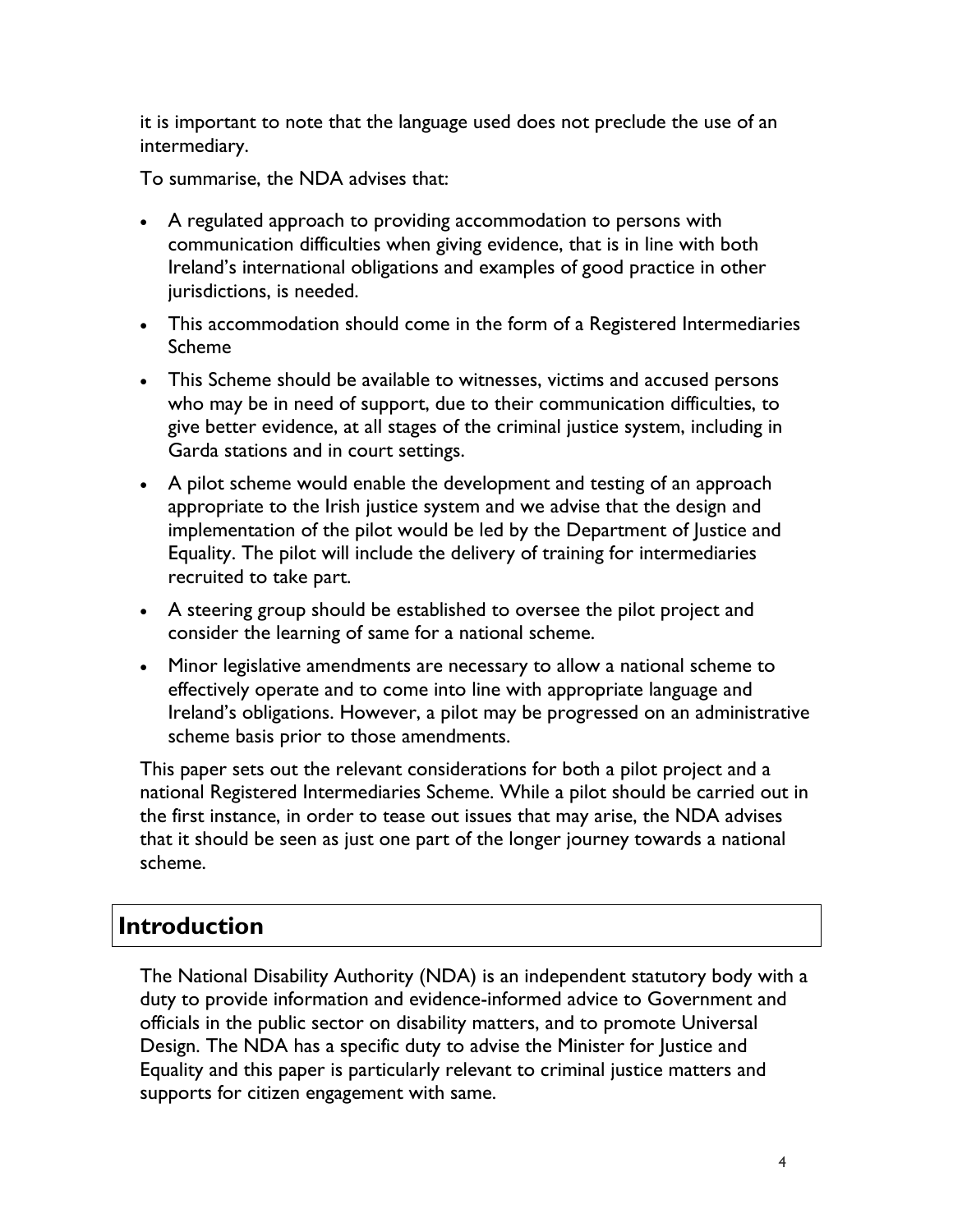This paper aims to provide advice on means of establishing necessary supports to address the barriers faced by persons with disabilities who have communications difficulties where they are engaging with the justice system, beyond the reasonable accommodations that may already be deployed. These supports should be available at all stages of the justice system, from providing a statement to An Garda Síochána to meeting with solicitors to giving evidence in court.

 While certain special measures are provided for in legislation, and exist in practice, there is no standardised approach for such a support in the Irish justice system, and as a result of this, persons with disabilities (who are already likely to be overrepresented in the population taken into custody each year[1](#page-4-0)) will continue to encounter barriers in respect of communicating statements, evidence and responses to questions.

 In particular, the NDA advises the need for a specific accommodation programme where communication is supported by qualified persons i.e. Registered Intermediaries. A registered intermediary is a professional with specialist skills in communication, typically coming from backgrounds such as speech and language therapy and social work. Where operated in other jurisdictions, they are required to pass accredited training, are bound by a Code of Practice and Code of Ethics and are subject to a complaints procedure.<sup>[2](#page-4-1)</sup> Their function is to facilitate communication during the police investigation and at trial account of a disability, age or other factor) and others in the justice system. A registered intermediary is different to an advocate, whose role is to work closely with an individual to support them to voice their will and preferences, and to intervene where an individual is not able to. The role of a registered intermediate is not to advocate or intervene on behalf of the individual, but to ensure communication methods being used are appropriate to the person's needs. between a person with significant communication deficits (which can be on

 The NDA advises that the programme should allow for an intermediary's involvement from as early as the Garda Station stage of an investigation in order to fully test and demonstrate the value and potential of the scheme, and in order to ensure that appropriate access to justice is made available from the very first stage. If a person with communication difficulties is accused of a crime and is not accommodated at the Garda Station stage, he/she may commit to a position or give an inaccurate account of events, without fully understanding the consequences of doing so, and this will affect the subsequent justice process.

-

<span id="page-4-0"></span><sup>1</sup> National Disability Authority (2019) **Submission to the Garda Inspectorate on Custody Arrangements.** 

<span id="page-4-1"></span><sup>2</sup> Working definition taken from the Northern Ireland Registered Intermediaries Schemes Pilot Project Post-Project Review (January 2015), page 5, paragraph 2.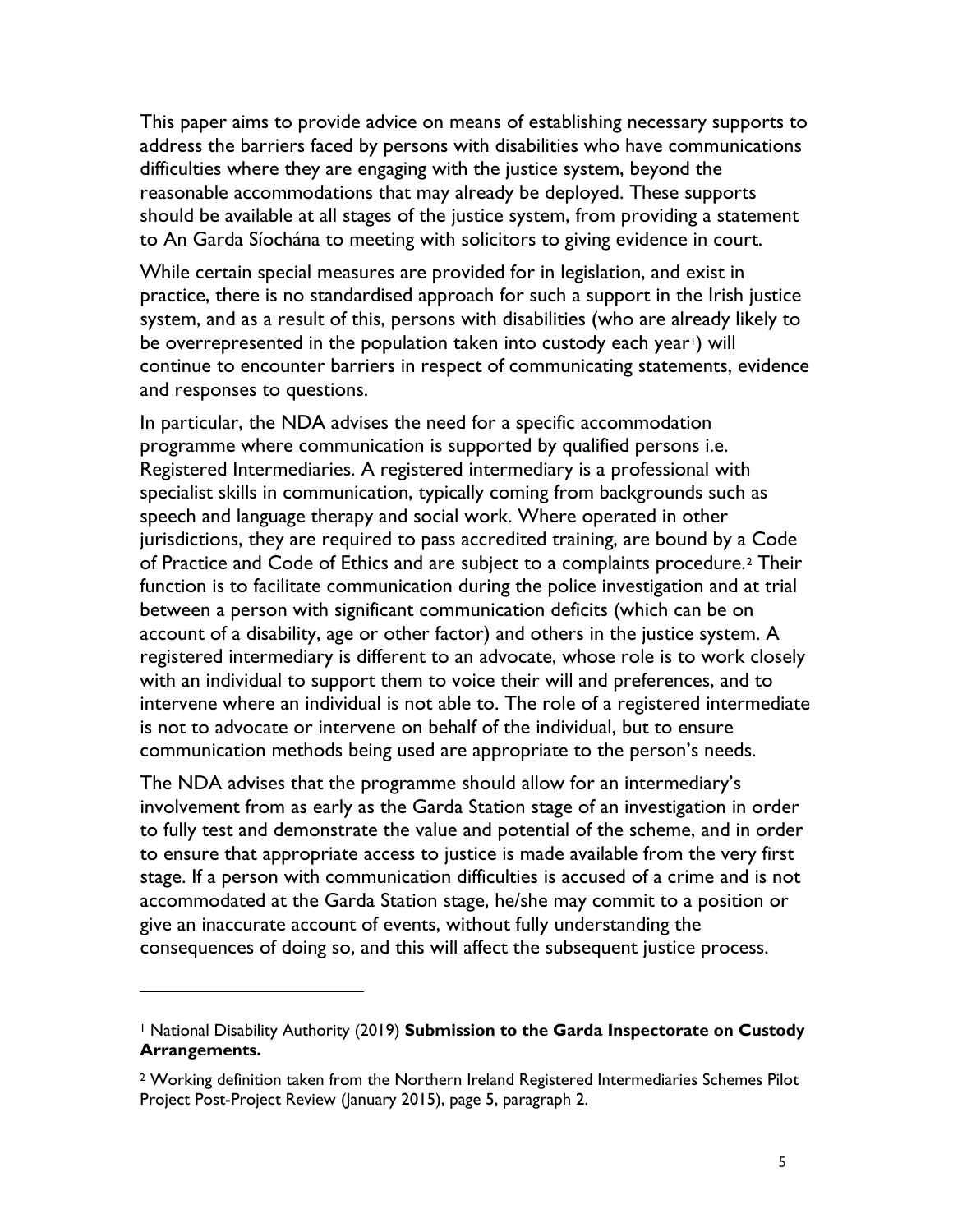The NDA advises that, under the United Nations Convention on the Rights of Persons with Disabilities (UNCRPD) and other international obligations in respect of equality, the use of intermediaries should be accessible to victims, witnesses and persons accused of a crime. In other jurisdictions, this support is only offered to the two former cohorts. However, the NDA does not believe that this satisfies a State Party's obligations under the Convention, which itself does not distinguish between victims and witnesses with disabilities, and accused persons with disabilities.

 Evidence from other jurisdictions highlight many positives achieved through the standardisation of similar schemes. In Northern Ireland, there was clear evidence that the Registered Intermediaries Scheme gave vulnerable people a voice, protection and the access to justice to which they are entitled. In England and Wales, six 'pathfinder projects' implementing the special measure of an stated that "almost all those who encountered the work of intermediaries in pathfinder cases expressed a positive opinion of their experience and provided specific examples of their contributions. There were a number of reported emerging benefits, including the potential to: assist in bringing offenders to justice; increase access to justice; contribute to cost savings; assist in identifying witness needs; and inform appropriate interviewing and questioning techniques."[3](#page-5-0) intermediary were carried out in 2004/05. Key findings from these projects

 In Ireland, while a small number of cases have seen the ad hoc use of an intermediary there is a need to explore how a standardised support programme could operate on a national basis. A national programme of Registered Intermediaries would provide a means for a person with communication difficulties to receive accommodation to allow him or her to interact effectively with the justice system at every stage relevant, in turn affording that person an equal footing before the law. Such a programme would be in line with national legislation already enacted, as well as Ireland's obligations under the UNCRPD. In this regard it is noted that Ireland is due to deliver its first report to the UN Committee in relation to its progress in implementing the Convention in 2020. Article 13 is particularly relevant, as set out below, and as civil and political right requires more immediate implementation.

 Article 13 (Access to Justice) of the UNCRPD requires the provisions of procedural accommodations and states that,

 $\overline{a}$ 

 1. States Parties shall ensure effective access to justice for persons with disabilities on an equal basis with others, including through the provision of

<span id="page-5-0"></span><sup>&</sup>lt;sup>3</sup> Plotnikoff, Joyce and Woolfson, Richard (2007) The 'Go-Between': evaluation of intermediary pathfinder projects

<http://embed.policyreview.tv/media/documents/11.%20gillian%20harrison%20summary.pdf>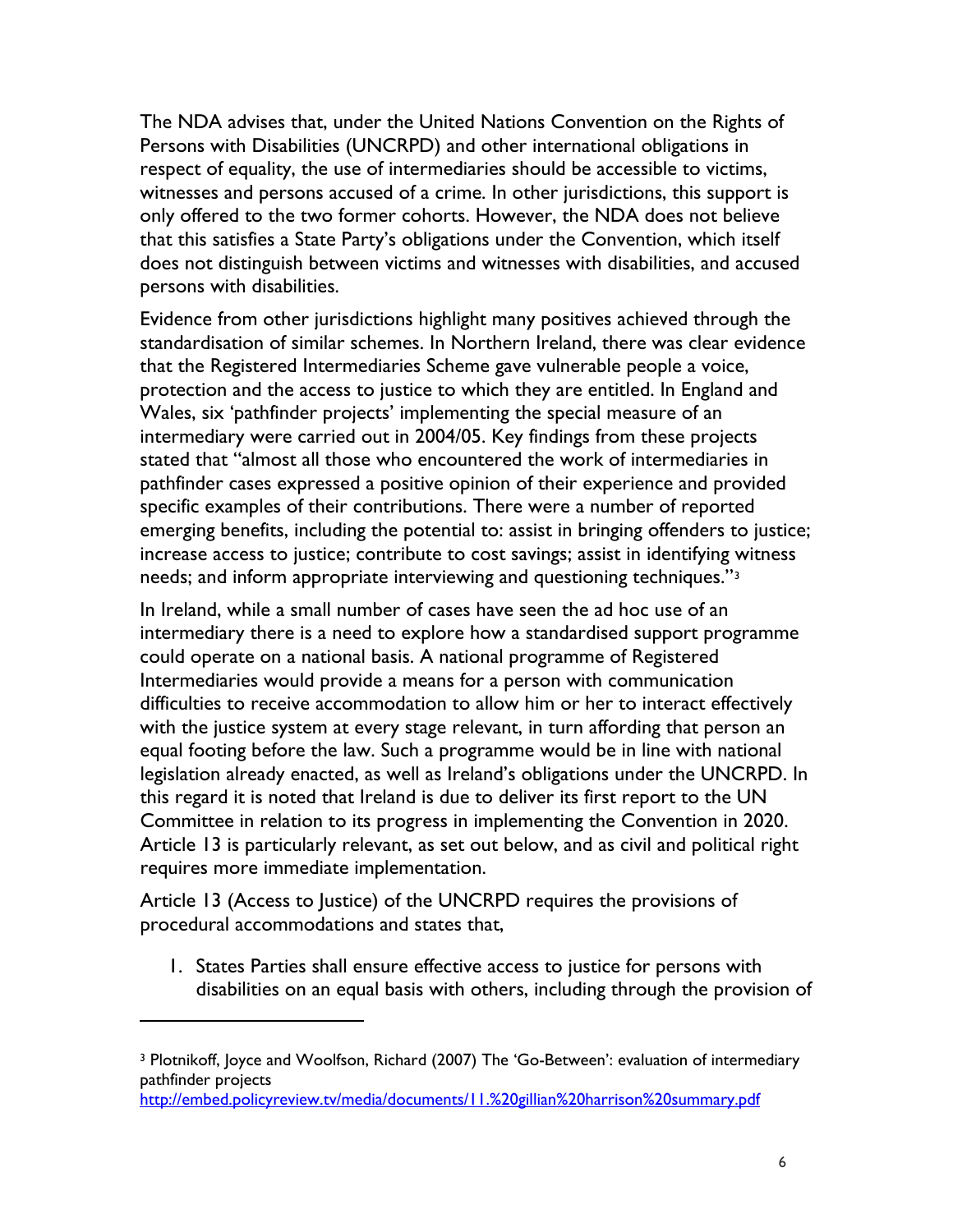procedural and age-appropriate accommodations, in order to facilitate their effective role as direct and indirect participants, including as witnesses, in all legal proceedings, including at investigative and other preliminary stages.

 2. In order to help to ensure effective access to justice for persons with disabilities, States Parties shall promote appropriate training for those working in the field of administration of justice, including police and prison staff.

 The Committee on the Rights of Persons with Disabilities frequently comments on the "lack of procedural and age-appropriate accommodations" in judicial proceedings for persons with disabilities when examining States Parties in its Concluding Observations.[4](#page-6-0) While the Committee has not explicitly mentioned the use of intermediaries, it has recommended interpretation and different forms of communication repeatedly.

 A Registered Intermediaries scheme would be a key enabler in meeting such duties, noting that Article 13 is considered an article that warrants immediate focus. This is because equality before the law is also a civil and political right under the International Covenant on Civil & Political Rights (ICCPR). Article 14 of this Covenant (which Ireland ratified in 1989) and which also extends to persons with disabilities states that

 "All persons shall be equal before the courts and tribunals. In the determination of any criminal charge against him, or of his rights and obligations in a suit at law, everyone shall be entitled to a fair and public hearing by a competent, independent and impartial tribunal established by law".

Article 14.3 of ICCPR goes on to say that

 $\overline{a}$ 

 "In the determination of any criminal charge against him, everyone shall be entitled to the following minimum guarantees, in full equality: (a) To be informed promptly and in detail in a language which he understands of the

<span id="page-6-0"></span> 4 Concluding Observations on the initial report of Norway, 7 May 2019; Concluding Observations on the combined second and third periodic reports of Spain, 13 May 2019; Concluding Observations on the initial report of Luxembourg, 10 October 2017; Concluding Observations on the initial report of Canada, 8 May 2017.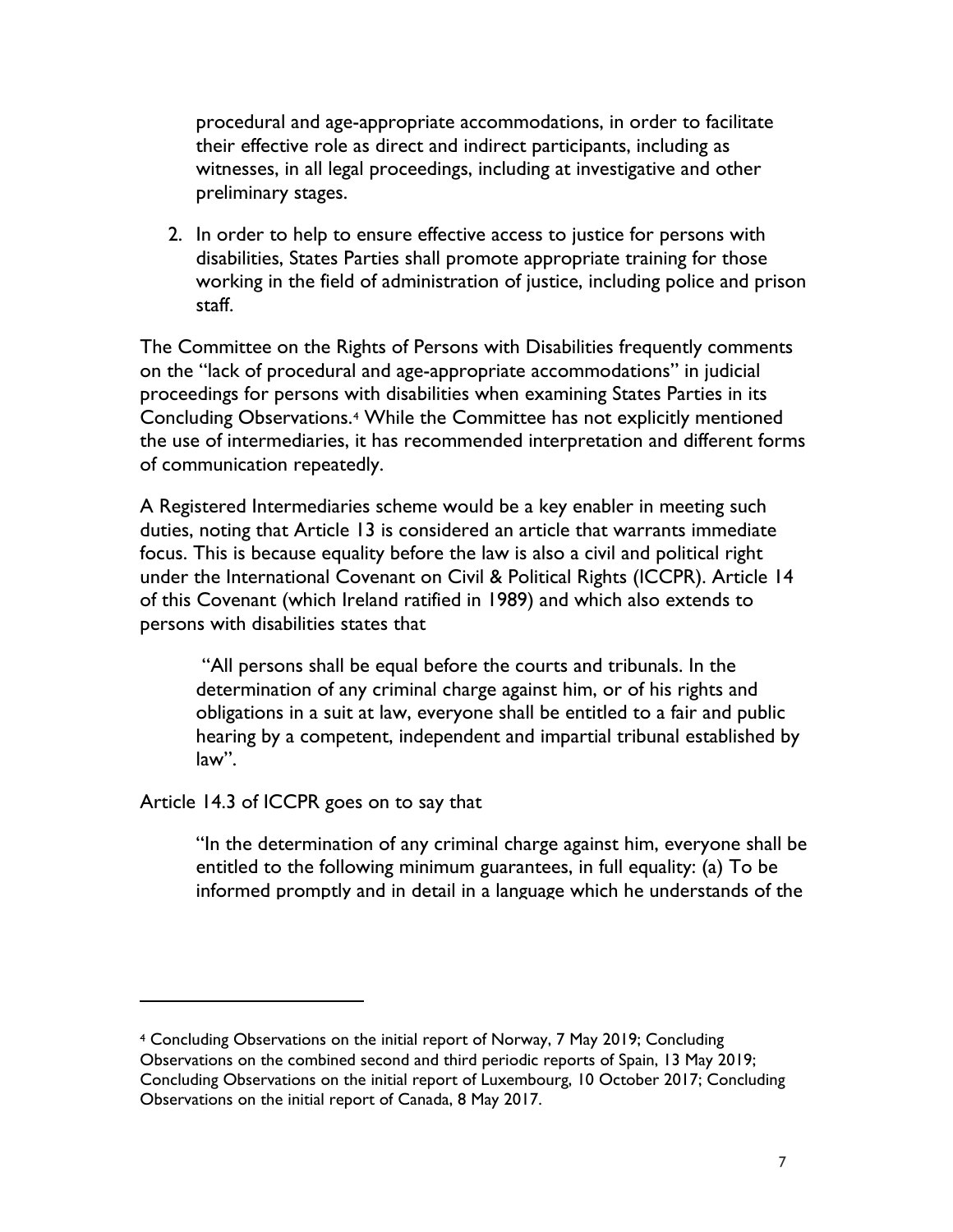assistance of an interpreter if he cannot understand or speak the language used in court."

 Article 14 of the ICCPR echoes Article 6 of the European Convention on Human Rights, which Ireland ratified in 1953 and which states that everyone has the right have the free assistance of an interpreter if he cannot understand or speak the language used in court". The NDA advises that a person with communication difficulties may not have the capacity to understand the language used in court, and should therefore be accommodated by way of 'interpretation' in order to have access to justice. This accommodation can be delivered through an intermediary.

# **Ireland's legislation and current practice**

 The NDA advises that legislation that could be used to deliver this aspect of Article 13 of the UNCRPD is currently in place. Relevant provisions can be found in Section 14 of the Criminal Evidence Act 1992, which allows for evidence to be 199/1987- Criminal Justice Act, 1984 (Treatment of Persons in Custody in Garda Síochána Stations) Regulations, 1987, Section 22(1), which allows for the presence of a 'responsible adult' during questioning in a Garda Station. At time of writing, however, there is no national standardised approach to invoking these given via an intermediary in a court context, and in Section 22 of S.I. No. provisions.

 The EU Victims of Crime Directive, transposed into Irish law by the Criminal Justice (Victims of Crime) Act 2017, recognises the right of victims of crime to understand and to be understood in the context of criminal proceedings. The 2017 Act contains provision for special measures, including intermediaries, to achieve recognition of this right for victims of crime in Ireland. However, there has been no significant progress to date in implementing this provision. There is perception among stakeholders that this legislation lacks details regarding how, when and for what purpose intermediaries should be used.<sup>5</sup>

## **Criminal Evidence Act 1992**

 The Criminal Evidence Act 1992 provides for the following important support measures for witnesses for certain offences under Part III of the Act, including:

- Use of live video link for vulnerable witnesses
- Use of intermediaries

 $\overline{a}$ 

<span id="page-7-0"></span><sup>5</sup> COSC, Discussion Paper on Intermediaries, 2017 (not circulated).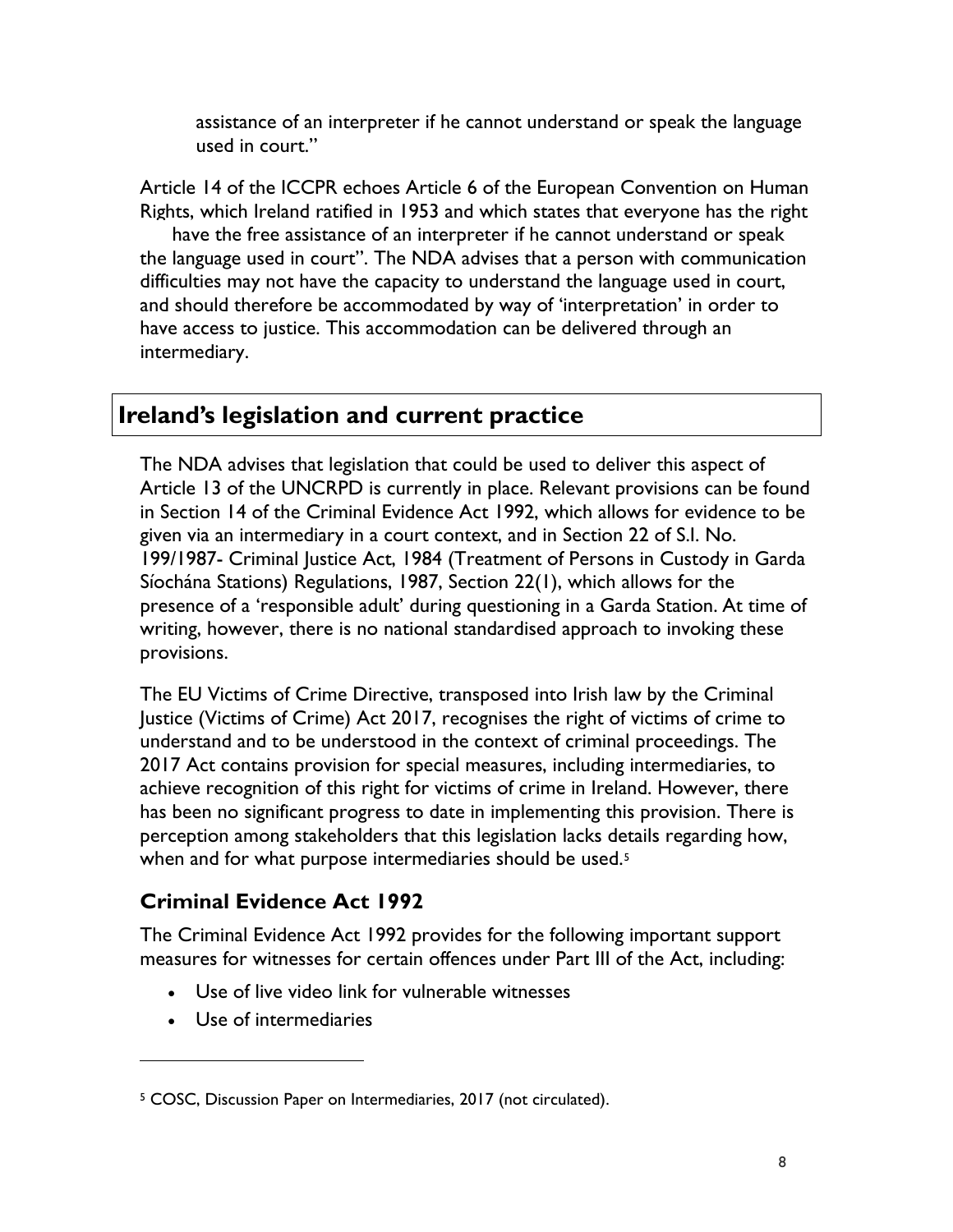• Recorded testimony

 • Recorded testimony In addition, victims have available to them the optional use of court accompaniment through victim support services, a Garda liaison officer, and use of the witness suite within the Criminal Courts of Justice. None of these supports are aimed specifically at individuals with communication difficulties.

#### **Victim Supports**

 A Garda Liaison Officer, as outlined in the Victim's Charter, informs a victim about significant developments in the relevant investigation and gives them information on appropriate support services.<sup>6</sup>

 Victim Support at Court (V-Sac), a volunteer service which meets the needs of victims of crime and/or their families or witnesses by ensuring that they are assisted and supported when attending for pre-trial visits and court proceedings.<sup>[7](#page-8-1)</sup> The service currently operates in the Criminal Courts of Justice, Tallaght and Blanchardstown District Courts and the Eastern and South Eastern Circuit Courts, with plans to expand into the Western and Midland Circuit Courts in the next few years. In 2019, V-Sac provided free support to 1,482 victims of crime, prosecution witnesses and their family/friends. Countrywide support was provided for 629 trials/hearings, including pre-trial visits, sentencing hearings, retrials and appeals. V-Sac volunteers may give a tour of the court, inform victims and witnesses about how jury selection works and explain to them what they are V-Sac receives referrals from An

 Garda Síochána, the Director of Public Prosecutions and other support services. It is funded by an annual grant received from the Commission for the Support of Victims of Crime within the Department of Justice and Equality, donations and ad-hoc Dormant Account funding. In 2019, it operated on a budget of €159,261. It has four paid employees (two full-time and two part-time) and the directors, secretary and 45 volunteers serve in a voluntary capacity.

 Victim waiting rooms are available in almost all refurbished courthouses and also in a number of other courthouses. A dedicated victim suite of four rooms and a reception area is available within the Criminal Courts of Justice in Dublin, and in courthouses in several other counties. Arrangements are in place to reserve consultation rooms for victims in other venues, if required. Rooms will be

 $\overline{a}$ 

<span id="page-8-0"></span><sup>&</sup>lt;sup>6</sup> Victims of Crime Office, Department of Justice and Equality (2010) Victims Charter and Guide to the Criminal Justice System, page 17. [https://www.garda.ie/en/victim-services/garda-victim](https://www.garda.ie/en/victim-services/garda-victim-service/victim-charter-2020.pdf)service/victim-charter-2020.pdf

<span id="page-8-1"></span><sup>7</sup><https://www.vsac.ie/>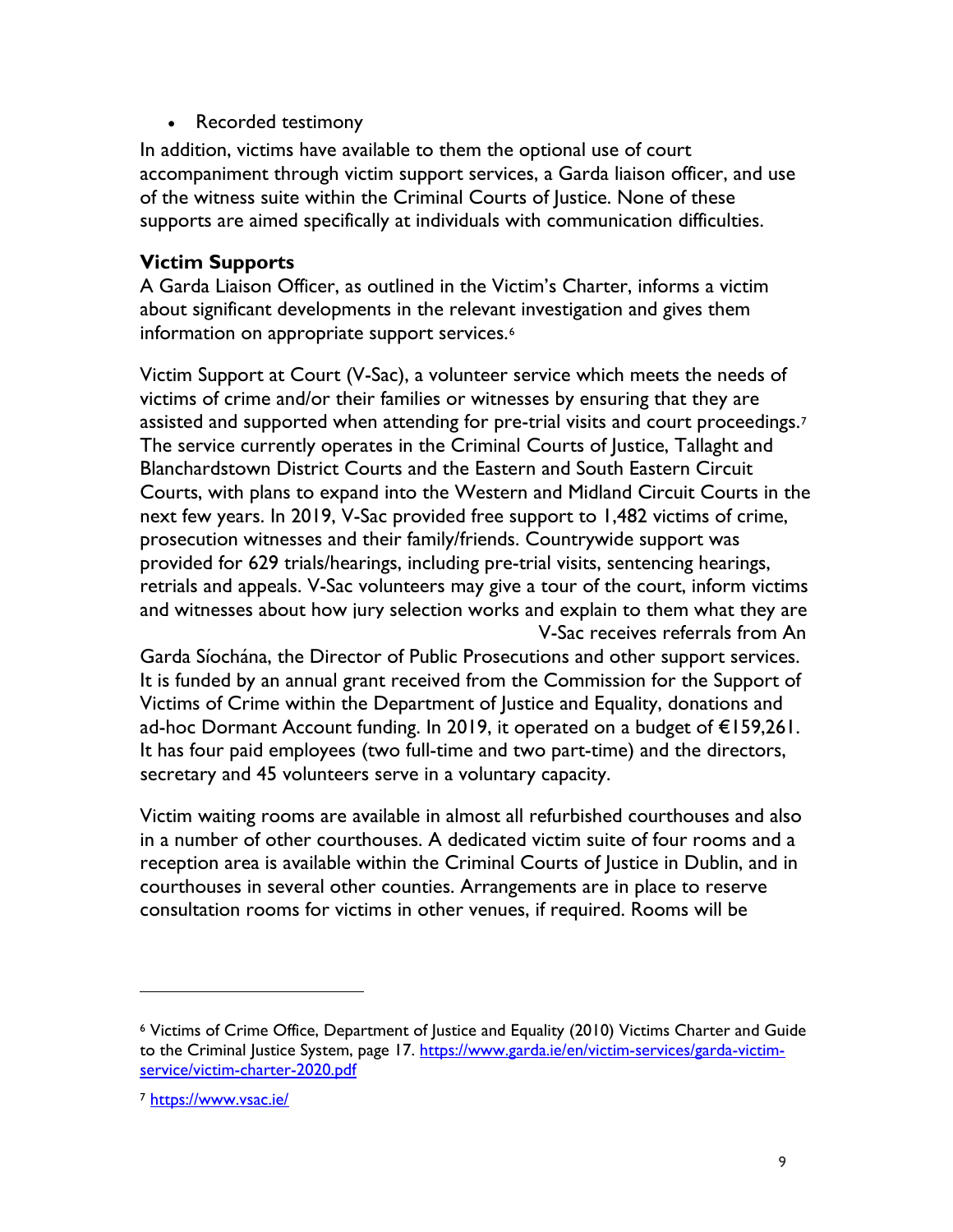specially set aside for victims and vulnerable witnesses in all future projects to refurbish buildings.[8](#page-9-0) 

 While the NDA welcomes the progression of such measures for victims and witnesses, we advise that there is still barriers for individuals with disabilities and/or communication difficulties in the absence of dedicated supports to support them to communicate evidence and to respond to questions. Any measure that is extended to these individuals appears to be done so on an ad-hoc basis, in very few cases, and with no standardised approach. In the Courts Service Annual Report 2018, it was announced that the Service had commenced the collection of statistical information in compliance with section 30 of the Criminal Justice (Victims of Crime) Act 2017. In 2018, of the special measures available to victims and witnesses, evidence was given via video link on 20 occasions, however on no occasion were intermediaries used or evidence given behind a screen, despite the theoretical availability of these measures.[9](#page-9-1) 

 The NDA is also concerned that none of these measures are made available to accused persons with extra support needs, which does not satisfy the principle of equality discussed earlier in this paper.

#### **Intermediaries**

-

In respect of intermediaries, the Criminal Evidence Act 1992 states that

- "(1) Where-
- (a) A person is accused of an offence to which this Part applies, and
- (b) A person under 17 years of age is giving, or is to give, evidence through a live television link,

 The court may, on the application of the prosecution of the accused, if satisfied that, having regard to the age or mental condition of the witness, the interests of justice require that any questions to be put to the witness be put through an intermediary, direct that any such questions be so put.

 (2) Questions put to a witness through an intermediary under this section shall be either in the words used by the questioner or so as to convey to

<span id="page-9-0"></span><sup>&</sup>lt;sup>8</sup> Victims of Crime Office, Department of Justice and Equality (2010) Victims Charter and Guide service/victim-charter-2020.pdf to the Criminal Justice System, page 31. [https://www.garda.ie/en/victim-services/garda-victim-](https://www.garda.ie/en/victim-services/garda-victim-service/victim-charter-2020.pdf)

<span id="page-9-1"></span><sup>&</sup>lt;sup>9</sup> Courts Service (2018) Annual Report 2018, page 92 [http://www.courts.ie/Courts.ie/library3.nsf/\(WebFiles\)/C2B4BFC1AFEC7B098025842D00473F2](http://www.courts.ie/Courts.ie/library3.nsf/(WebFiles)/C2B4BFC1AFEC7B098025842D00473F25/$FILE/Courts%20Service%20Annual%20Report%202018.pdf)  [5/\\$FILE/Courts%20Service%20Annual%20Report%202018.pdf](http://www.courts.ie/Courts.ie/library3.nsf/(WebFiles)/C2B4BFC1AFEC7B098025842D00473F25/$FILE/Courts%20Service%20Annual%20Report%202018.pdf)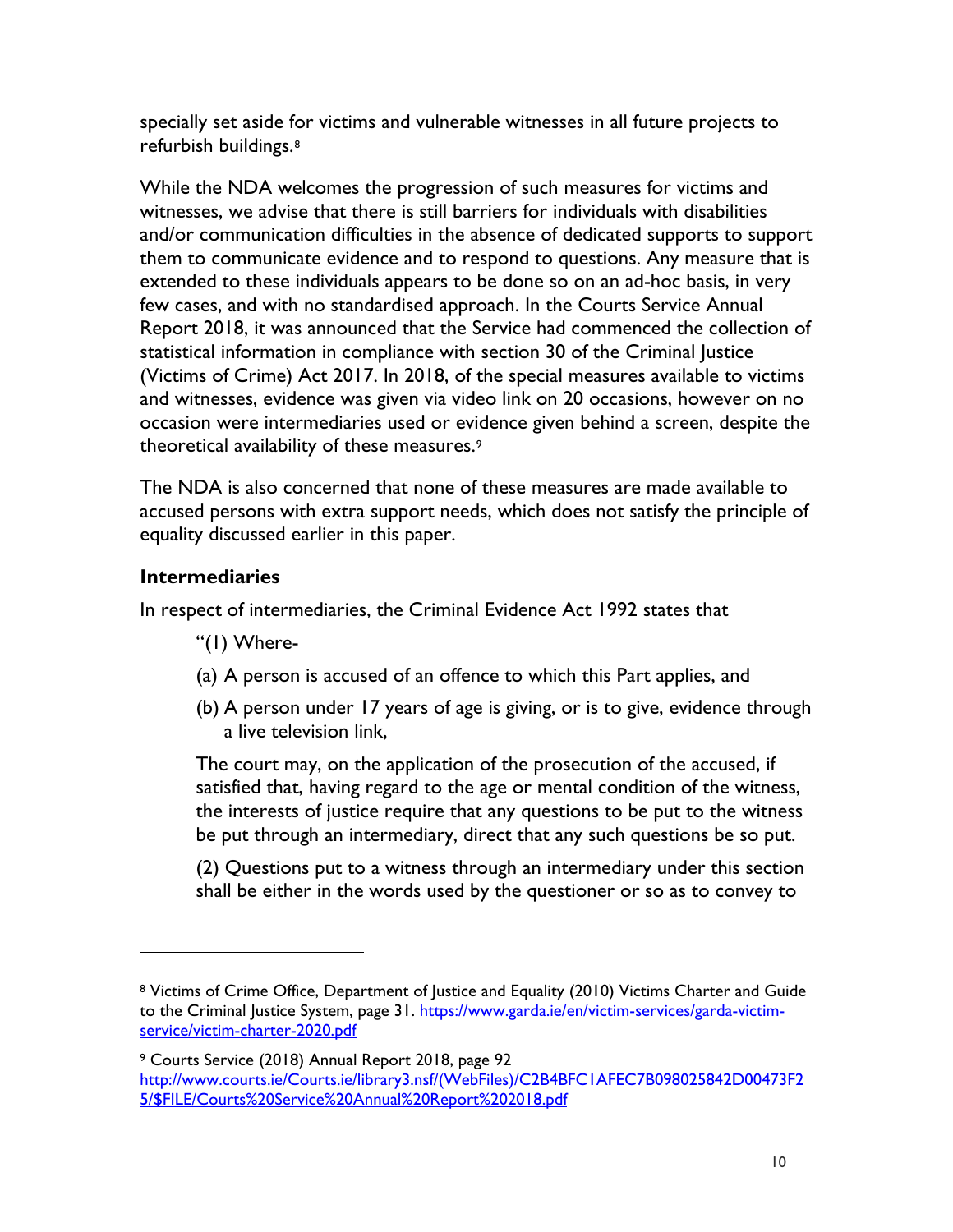the witness in a way which is appropriate to his age and mental condition the meaning of the questions being asked.

 (3) An intermediary referred to in *subsection (1)* shall be appointed by the court and shall be a person who, in its opinion, is competent to act as such.

 As outlined above, the legislative provision does not make clear who an manner, depending on the support networks (including voluntary organisations) available to the individual. No Rules of Court have been written to address these issues. A trial judge can grant an application for an intermediary if he or she believes that the interests of justice require that any questions to be put to the witness be put through an intermediary. Questions put to a witness in this manner shall be either in the words used by the questioner or so as to convey to the witness in a way which is appropriate to his or her age and mental condition the meaning of the questions being asked. intermediary could be, and support of this kind currently operates in an ad hoc

 The Criminal Justice (Victims of Crime) Act 2017 was enacted on 5 November 2017. The Act transposes Directive 2012/29/EU into Irish law, which establishes minimum standards on the rights, support and protection of victims of crime and ensures that persons who have fallen victim to crime are recognised and treated with respect. The 2017 Act reiterates the availability of special measures, including the use of an intermediary. The 2017 Act does not supplant the 2017 Act does not supplant the 1992 A Act.

 As of 2018, intermediaries had been used in two Irish court cases, both rape cases. In one case, the complainant had Downs Syndrome[10](#page-10-0), and in the other case, it was decided that the child complainant would be unable to give evidence without the help of an intermediary.[11](#page-10-1) In the former case, a Registered Intermediary from Northern Ireland was used, and in the latter an intermediary from England was used (as the child gave evidence via video link from the Old Bailey in London). One participant at the NDA's Roundtable in April 2019 commented that a significant difference could be seen between the latter case, and cases where a Guardian ad Litem had been used on an ad hoc basis. He noted that the case involving the Registered Intermediary ran more smoothly and a better process for involving the individuals in question in giving evidence was

 $\overline{a}$ 

<span id="page-10-0"></span><sup>10</sup> DPP vs FE [2015] unreported, (Hunt J) (Bill No.84/2013 Central Criminal Court) trial in Nov-Dec 2015 Downs Syndrome, adult female complainant.

<span id="page-10-1"></span> 11 DPP vs NR & RN [2016] IECCC 2 (Central Criminal Court) trial in April-May 2016, 12 year child allegations against parents; intermediary nominated and used throughout trial on basis of psychological trauma to child of giving evidence against both parents of depraved abuse.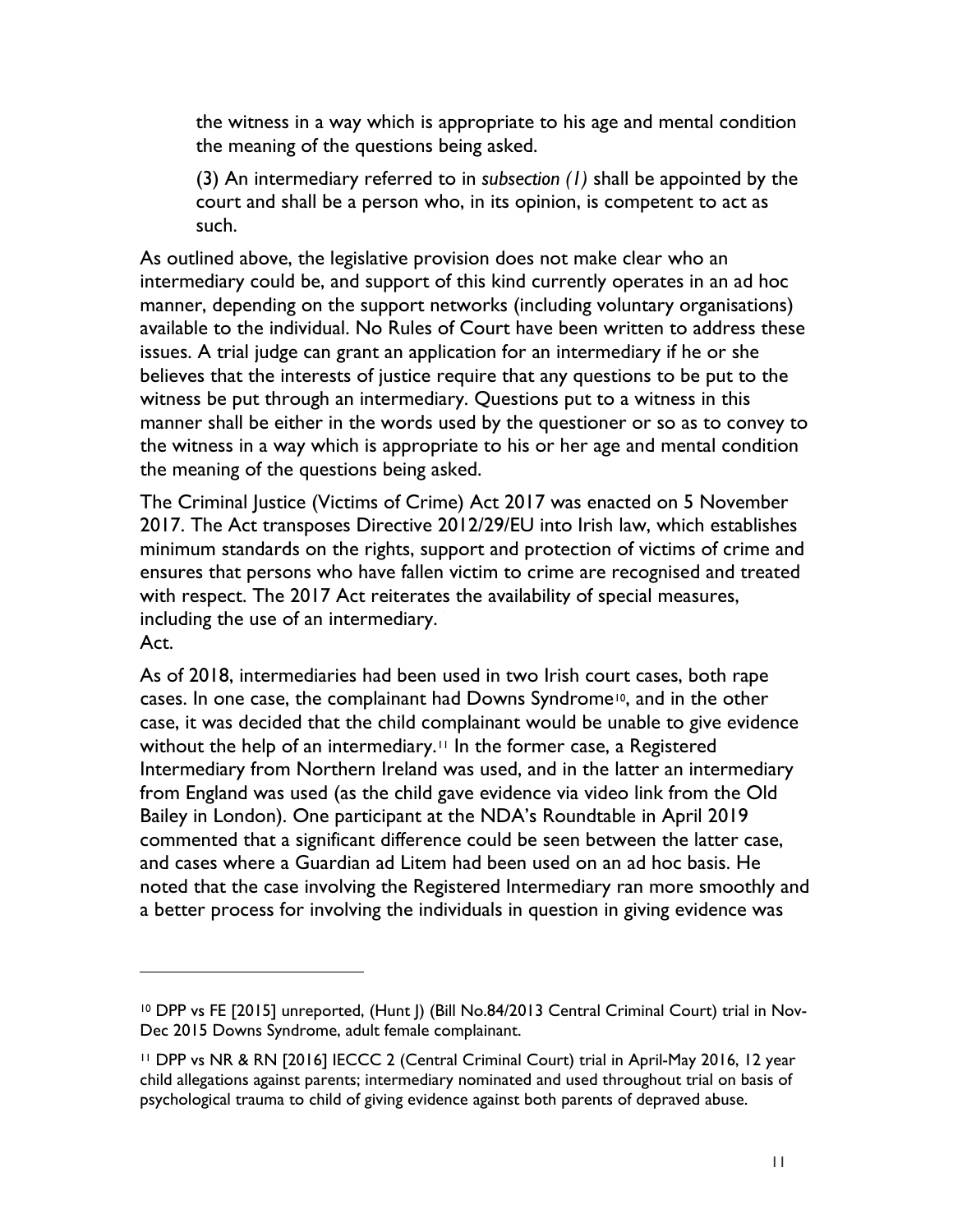achieved. In both cases, there was a form of Ground Rules Hearing beforehand.<sup>[12](#page-11-0)</sup> In the absence of dedicated Rules of Court, the Court relied on its inherent jurisdiction to conduct these preliminary hearings in each case.<sup>13</sup>

 The NDA notes that the legislation described above provides for the introduction and use of intermediaries solely for victims of crime. We advise, however, that consideration needs to be given to how intermediaries can also ensure that persons accused of a crime have equal access to justice, in spite of any communication difficulties or disabilities that might apply, as this is in keeping with the principles underpinning the UN Convention on the Rights of Persons with Disabilities, and other international contained in the ICCPR and ECHR, that all persons have the right to a fair hearing. The remainder of this paper is framed in the context of considerations for accessing the justice system at any stage, and from either an accused or victim standpoint.

## **Statutory Instrument No. 119/1987- Criminal Justice Act, 1984 (Treatment of Persons in Custody in Garda Síochána Stations) Regulations, 1987**

 The NDA notes that experience in other jurisdictions, as well as input at our roundtable event, suggests that maximum benefit could be derived from having intermediaries involved from the very earliest stages of a criminal justice matter, and therefore consideration to how intermediaries could be used in Garda Stations is warranted.

 In respect of the use of intermediaries in Garda Síochána stations, the language of S.I. No. 119/1987, while outdated and certainly not in line with the language nor spirit of the UNCRPD, does not preclude the introduction of intermediaries at the Garda questioning stage.

persons': The S.I. states that, in a section entitled 'Section 22: Mentally handicapped

 $\overline{a}$ 

persons':<br>The provisions of these Regulations relating to persons under the age of" seventeen years shall apply, in addition to any other applicable provisions,

<span id="page-11-0"></span>intermediary) and the judge, who discussed are also and agree and agreement for ensuring the fair treatment <sup>12</sup> A Ground Rules Hearing is a pre-trial process that involves all parties (including an and effective participation of vulnerable defendants and vulnerable witnesses.

<span id="page-11-1"></span> 13 Rape Crisis Network Ireland (2018) **Hearing Every Voice- Towards a New Strategy for Vulnerable Witnesses in Legal Proceedings**, page 10-11 [https://www.rcni.ie/wp](https://www.rcni.ie/wp-content/uploads/210807-Rape-Crisis-Network-Ireland-Hearing-Every-Voice-Report-3.pdf)[content/uploads/210807-Rape-Crisis-Network-Ireland-Hearing-Every-Voice-Report-3.pdf](https://www.rcni.ie/wp-content/uploads/210807-Rape-Crisis-Network-Ireland-Hearing-Every-Voice-Report-3.pdf)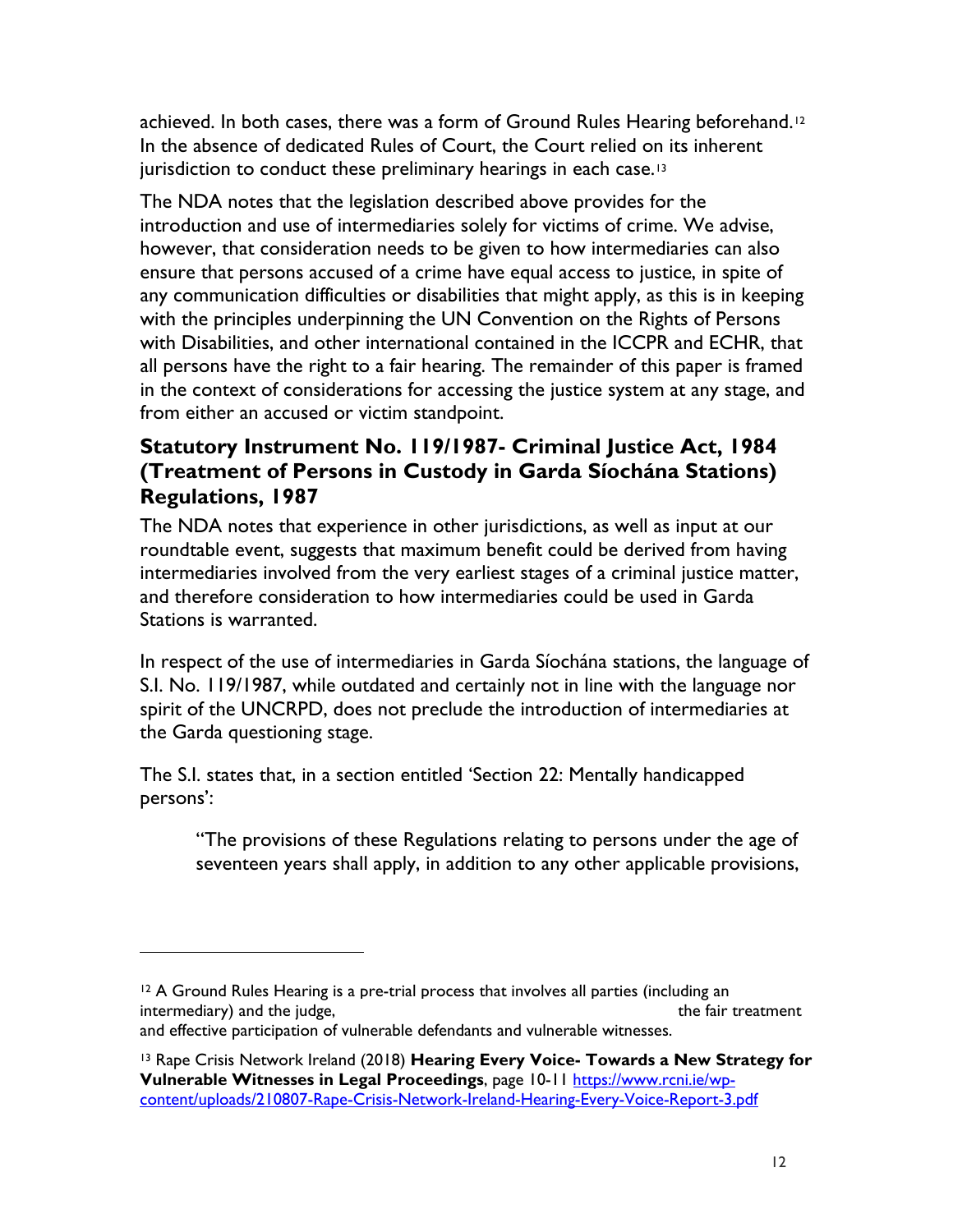in relation to a person in custody now below that age whom the member in charge suspects or knows to be mentally handicapped."<sup>[14](#page-12-0)</sup>

 It is important to note that this provision conflicts with Article 13 of the UNCRPD, which states that States Parties must provide "age-appropriate accommodations" to persons with disabilities. Under the UNCRPD, it is not acceptable to simply apply measures that are in place for children to persons with disabilities.

Section 22 goes on to state that

 $\overline{a}$ 

"In the application of Regulation  $13(2)(c)$  to such a person [with a 'mental handicap'], the responsible adult referred to in that provision shall, where practicable, be a person who has experience in dealing with the mentally handicapped." [15](#page-12-1)

 Simply put, a person with a 'mental handicap' is to be treated in the same manner as a person under the age of 17. Under Section 13(2), the latter is afforded access to a 'responsible person' who can be present for questioning. A person with a 'mental handicap' is also entitled to have a 'responsible person' present, and the Statutory Instrument recommends that this be a person experienced in dealing with persons with such a disability. It could be argued that a Registered Intermediary is such a person.

 Currently, the National Advocacy Service is often contacted by Gardaí, when a person with a disability or communication difficulties is taken into custody. However, this usually occurs where a solicitor has not yet been appointed, and the advocate's involvement often ceases when a solicitor appears.

 In one case study featured in NAS's Annual Report 2018, an individual with both a physical and intellectual disability sought advocacy support after being charged with a serious crime. NAS supported the individual "to prepare for meetings, to attend meetings and assessments and to reflect and summarise the outcomes of discussions with [his] legal team."[16](#page-12-2) NAS also supported the individual through the trial, and linked in with probation services as part of the pre-sentencing

<span id="page-12-0"></span>**<sup>14</sup>**S.I. No. 199/1987- Criminal Justice Act, 1984 (Treatment of Persons in Custody in Garda Síochána Stations) Regulations, 1987, Section 22(1).

<span id="page-12-1"></span><sup>15</sup> S.I. No. 199/1987- Criminal Justice Act, 1984 (Treatment of Persons in Custody in Garda Síochána Stations) Regulations, 1987, Section 13(2)(c).

<span id="page-12-2"></span><sup>2019.</sup>pdf 16 National Advocacy Service for People with Disabilities (2018) **Annual Report 2018**, page 29 [https://advocacy.ie/app/uploads/2019/09/NAS-Annual-Report-2018-published-September-](https://advocacy.ie/app/uploads/2019/09/NAS-Annual-Report-2018-published-September-2019.pdf) $\frac{2019. \text{pdf}}{13}$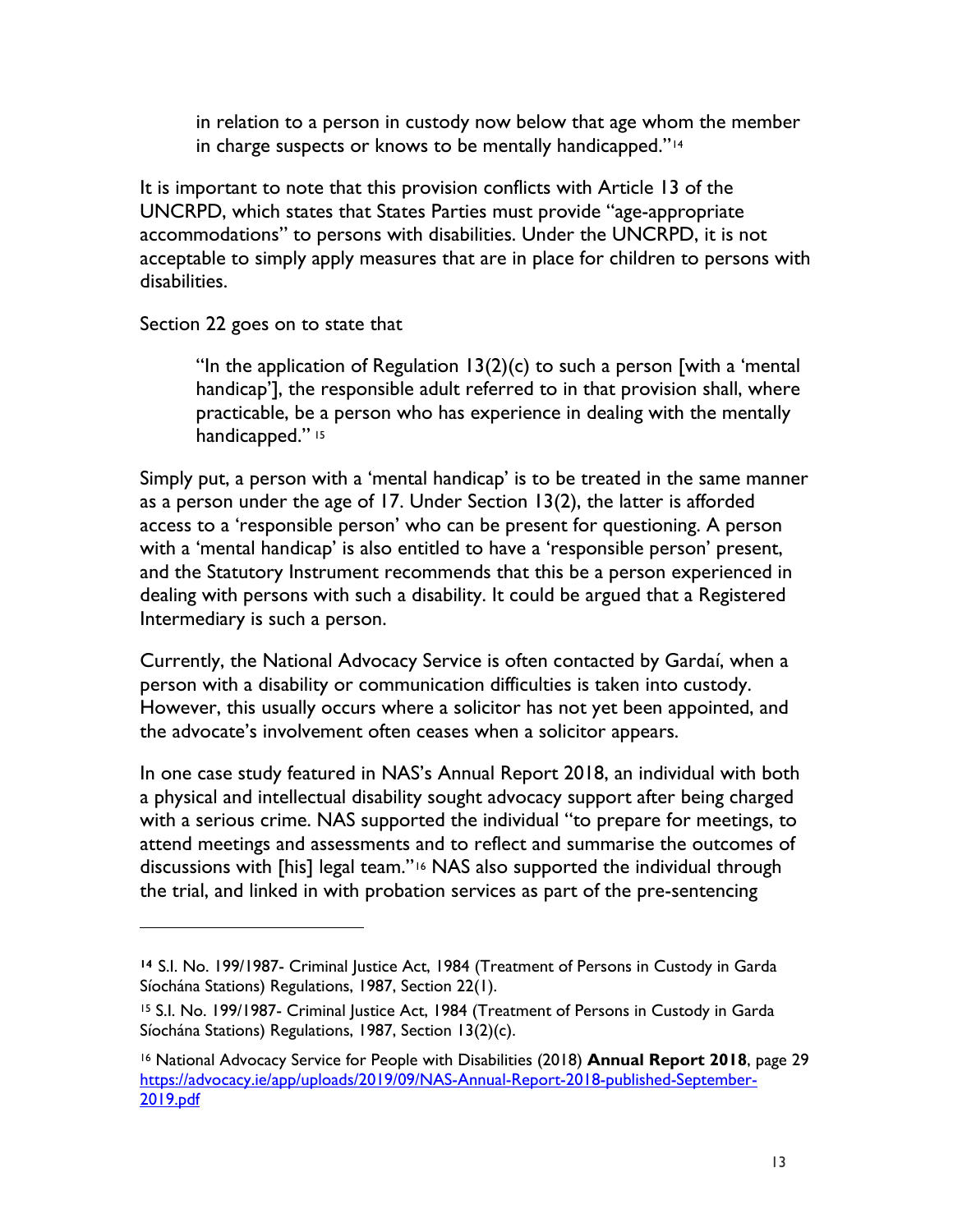process. Together, they came up with a plan to connect the individual with appropriate disability services in the community, and the individual avoided a custodial sentence.

 areas of work, the NDA is aware that advocates are rarely allowed in the courtroom and are not allowed to advocate on behalf of an individual in a court setting. The NDA has also been informed that access to advocates is dependent on the extent of a Guard's or solicitor's disability awareness and can be quite However, through consultation with advocacy organisations in respect of other arbitrary.

## **Research**

-

 In 2012, the NDA funded a work of research entitled Access to Justice for People with Disabilities as Victims of Crime in Ireland.<sup>[17](#page-13-0)</sup> This report explores how the criminal justice system in Ireland recognises and responds to the needs of people with disabilities who report having experienced a crime or abuse. The report notes that, while the Criminal Evidence Act 1992 makes provision for the use of an intermediary, it remains unclear who that intermediary should be. As a result, such support currently operates in an ad hoc manner, depending on the networks available to the individual.

 The report lists several barriers to the different stages of the justice system: reporting and recording of crimes, the trial, the post-trial period. Barriers include the lack of trust by people with disabilities of the criminal justice system and authority figures in it; lack of disability awareness on the part of justice personnel; and the lack of accessible environments, information and methods of communication. It also proposes several facilitators in the same contexts. The use of intermediaries is repeatedly highlighted, for example in supporting the individual through the interviewing process, to provide technical linguistic support, and to ensure that a victim achieves appropriate levels of support during the often traumatic process of compiling an impact statement.

 On this latter point, the report draws attention to the importance of victim impact statements. Such statements, in their current form, demand a particular level of literacy. Support is not provided to individuals who may not have the literacy capacity to draft a victim impact statement. The Victims Charter provides an interpretation service in the court room, that is available by order of the court, to witnesses who do not speak English so that they can make a victim

<span id="page-13-0"></span><sup>17</sup> Edwards, Claire; Harold, Gillian; Kilcommins Shane (2012) **Access to Justice for People with Disabilities as Victims of Crime in Ireland** [http://nda.ie/nda-files/Access-to-Justice](http://nda.ie/nda-files/Access-to-Justice-for-People-with-Disabilities-as-Victims-of-Crime-in-Ireland1.pdf)[for-People-with-Disabilities-as-Victims-of-Crime-in-Ireland1.pdf](http://nda.ie/nda-files/Access-to-Justice-for-People-with-Disabilities-as-Victims-of-Crime-in-Ireland1.pdf)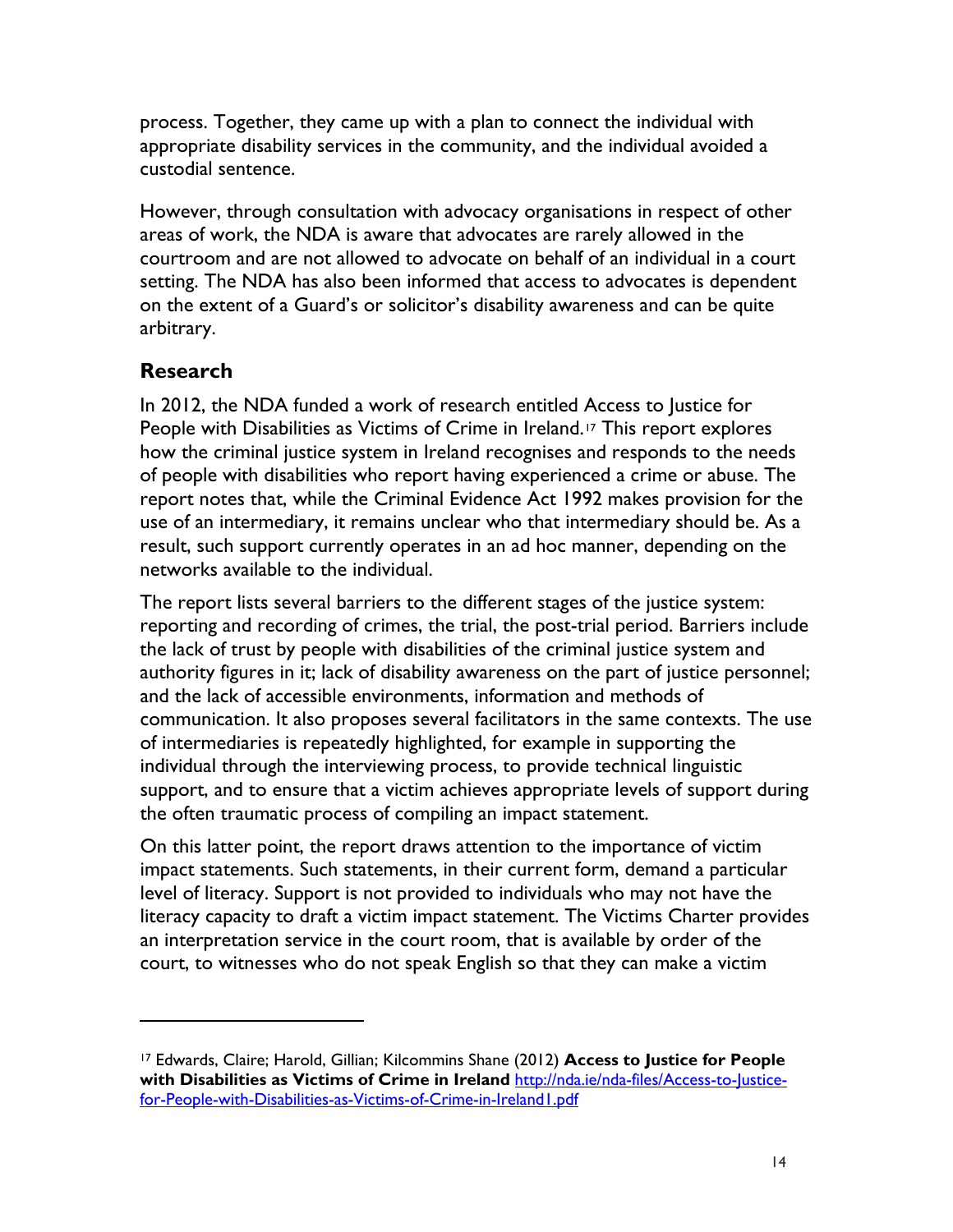impact statement where the law or the court permits a statement to be made.<sup>[18](#page-14-0)</sup> It does not clarify whether this interpretation service extends to victims who use ISL, and it does not clarify what type of support is provided to individuals with communication difficulties or 'limited powers of expression'.[19](#page-14-1) 

 The report continuously emphasises how prominent the 'principle of orality' is throughout the justice system. From reporting a crime to An Garda Síochána, to speaking with a solicitor, to giving evidence in court, the capacity of an individual to communicate effectively is often taken for granted. With so much depending on good oral evidence, it is crucial that people with communication difficulties are adequately supported to access the same levels of justice to those achieved by people who can effectively verbalise their evidence.

 The report also highlights stakeholder views that indicate the value of a pilot project for intermediaries to allow demonstration of operations and benefits. In qualitative evidence included in the report, a member of the judiciary noted that he had never seen an intermediary used in a court setting, and expressed wariness about the method, stating that there was a danger that such a person may be at liberty to pressurise the person giving evidence to respond in a particular way.[20](#page-14-2) Another piece of qualitative evidence relevant to this advice paper is the point in the report made by a member of the judiciary that "they were unaware of any disability awareness training available".[21](#page-14-3) The NDA advises comprehensive pilot approach, all stakeholders can understand the need for different supports to be in place for individuals with communication difficulties, they can see how such an accommodation might work and they can input from the beginning on how such a scheme could be enhanced and improved in an Irish that through a collaborative approach with all stakeholders, and a careful, context.

 Finally, the report calls for a comprehensive collection of data of the extent of the use of intermediaries, who the intermediaries are and how effective their involvement is. The NDA advises this will be crucial to understand the current landscape in order to build on what already exists.

-

<span id="page-14-0"></span> 18 Victims of Crime Office, Department of Justice and Equality (2010) **Victims Charter and Guide to the Criminal Justice System**, page 25.

<span id="page-14-1"></span><sup>19</sup> Edwards, Claire; Harold, Gillian; Kilcommins Shane (2012) **Access to Justice for People with Disabilities as Victims of Crime in Ireland**, page 90.

<span id="page-14-2"></span><sup>20</sup> Edwards, Claire; Harold, Gillian; Kilcommins Shane (2012) **Access to Justice for People with Disabilities as Victims of Crime in Ireland**, pages 113-114.

<span id="page-14-3"></span><sup>21</sup> Edwards, Claire; Harold, Gillian; Kilcommins Shane (2012) **Access to Justice for People with Disabilities as Victims of Crime in Ireland**, page 105.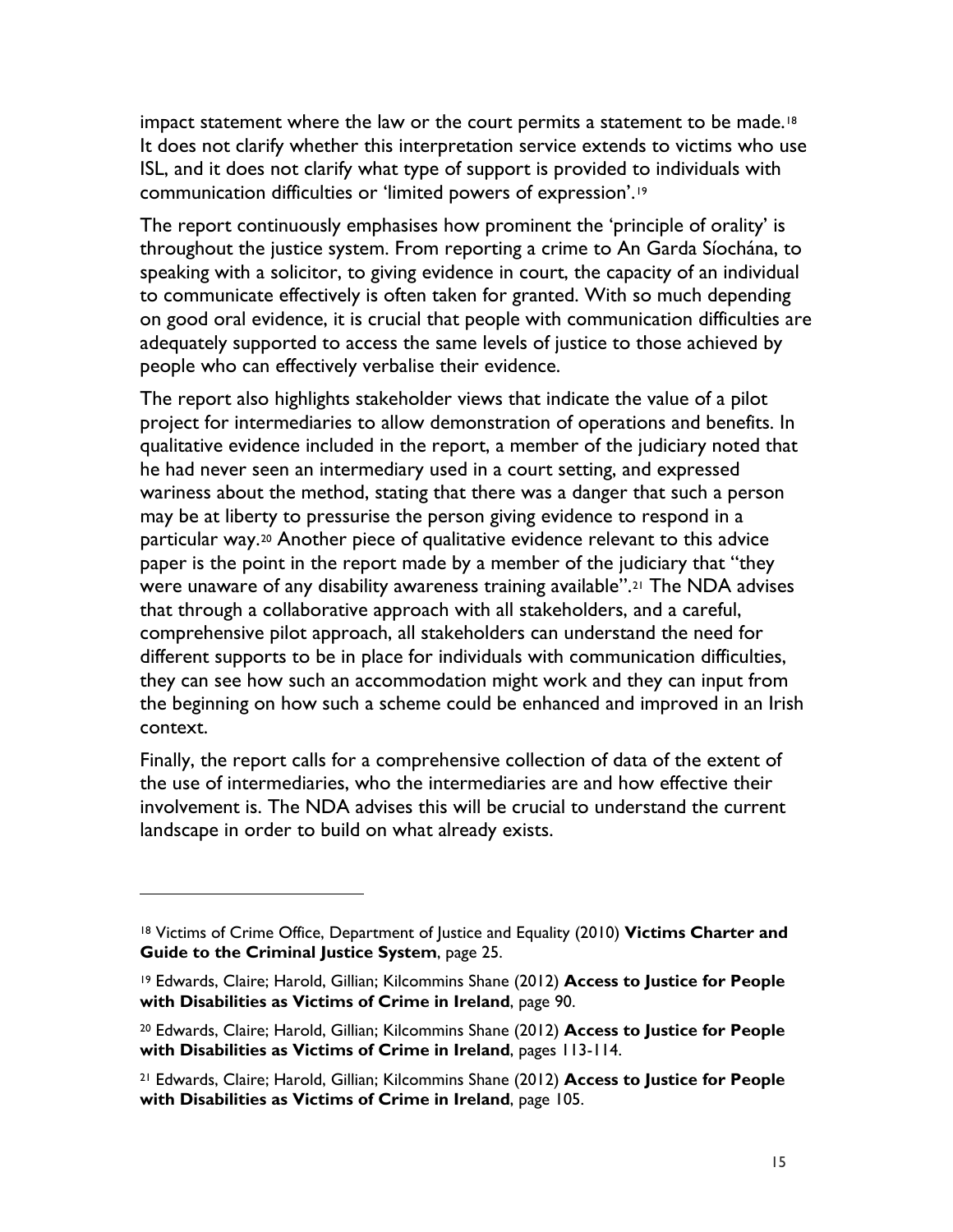# **Good practice in other jurisdictions**

 In April 2019, the NDA held a roundtable to explore the role and the use and value of intermediaries for victims of crime, witnesses and accused in the criminal justice system in Ireland. The aim of the roundtable was to understand the learning from the use of intermediaries in a different jurisdiction and to consider the opportunities for how a similar system could be implemented in this jurisdiction.

 The roundtable included officials from An Garda Síochána, the Law Society, the Bar Council, the judiciary, the Office of the Director of Public Prosecutions, Cosc, the Courts Service, the Decision Support Service and academics. The NDA invited officials from the Northern Ireland Department of Justice to address the roundtable in order to share learning and experiences on the introduction and implementation of the Registered Intermediaries Scheme that has been in place in Northern Ireland since April 2017, and which is managed and overseen by the NI Department of Justice.

 The NDA is also aware of other jurisdictions that have a type of intermediary support in place, and key information is summarised below.

## **Northern Ireland**

 The Criminal Evidence (Northern Ireland) Order 1999 provides special measures in relation to vulnerable witnesses. This Order also sets out the criteria for eligibility for special measures for vulnerable witnesses and vulnerable defendants. communication issues, which impact on them giving evidence. The relevant provisions relating to the examination of a vulnerable person through an intermediary are: Essentially, the special measures are in place for persons who have

- • Article 17 of the 1999 Order, which states that an application for an intermediary may be made where it is considered that their use is likely to improve the quality (completeness, coherence and accuracy) of the evidence given by the witness.<sup>[22](#page-15-0)</sup>
- • Article 21BA "Examination of accused through an Intermediary", which states that an application for an intermediary may be made where their use will enable the defendant to participate effectively in the proceedings

-

<span id="page-15-0"></span><sup>22</sup><https://www.justice-ni.gov.uk/ri>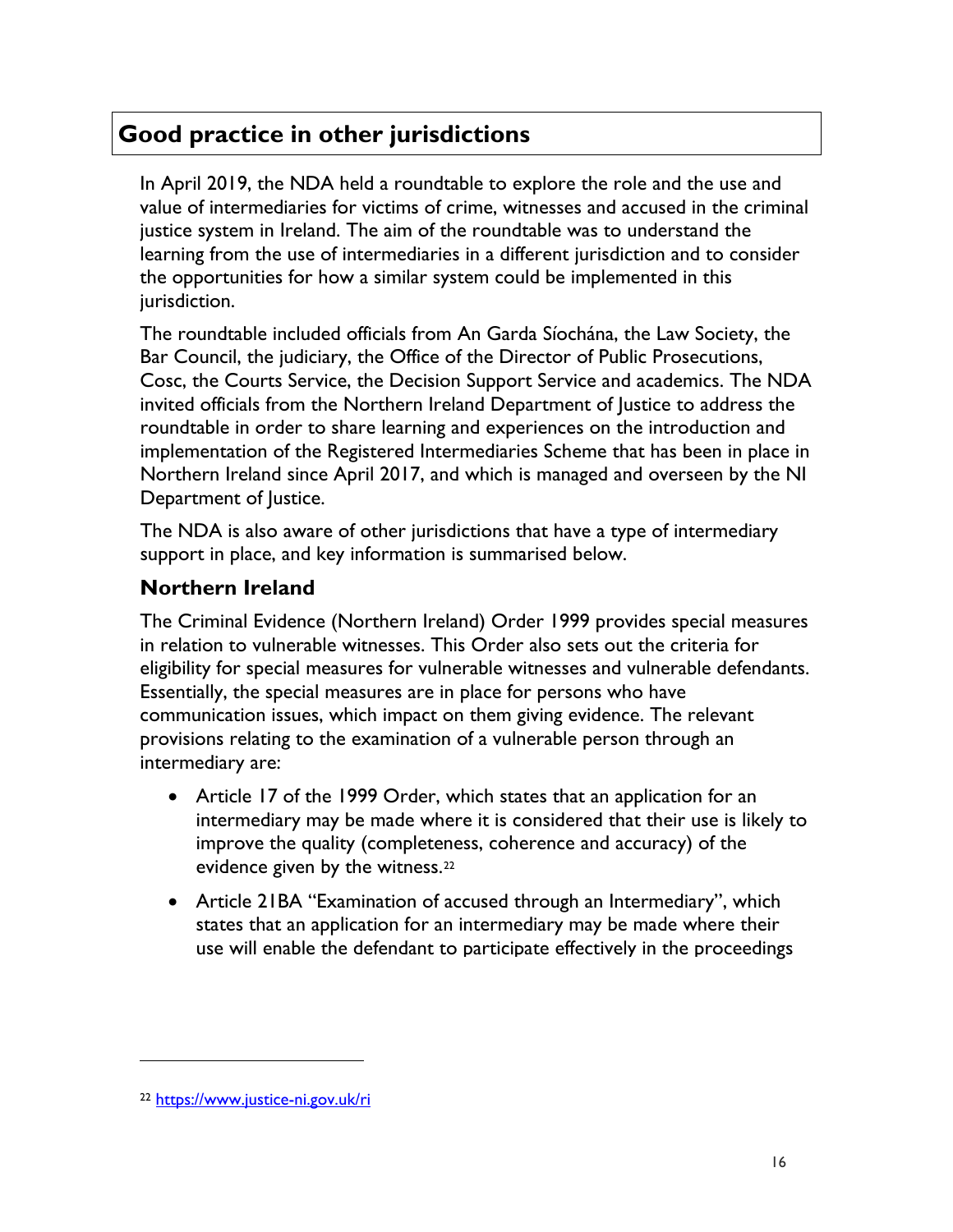• 21BB "Further provisions as to directions under Article 21BA(3)", which states that a court may discharge or vary a direction made under 21BA to invoke the use of an intermediary in respect of a defendant.

The two latter provisions were inserted into the Order by the Justice Act

 Following a commitment given in its Victim and Witness Strategic Action Plan 2010-11 to develop a model for the provision of intermediaries for particularly vulnerable victims and witnesses, the Northern Ireland Department of Justice launched the Registered Intermediary Scheme in 2013, which was initially piloted in a three-phase approach. By focussing on a smaller geographical area in the first instance, and involving fewer judges at the beginning, the phased pilot approach helped to ensure consistency and address glitches and teething problems. A campaign to recruit and train 12 Registered Intermediaries (RIs) was launched in August 2012. Recruitment included newspaper advertising. Twelve persons were selected to undertake the accreditation training and eleven passed. The key criteria for an RI related to their communication skills and the ability to assist with the giving of evidence where an individual has communication difficulties. While there is no requirement as to particular qualifications to be an RI, the outcomes of the recruitment exercise have been almost exclusively that these are through social workers, and speech and language therapists.

 During the first phase of the pilot, between May 2013 and March 2015, there were 383 requests for a Registered Intermediary. 331 requests were made by the PSNI, 35 by the PPS and 17 by solicitors. 294 requests were for victims, 20 for prosecution witnesses, 52 for suspects and 17 for defendants. 218 requests were for males and 165 for females. 149 requests were in respect of adults and 234 in respect of children under the age of 18. The nature of the 'vulnerabilities' of the individuals included learning disability; young age; Autism Spectrum Disorder; Alzheimer's or dementia; Attention Deficit Disorder; brain injury; Down's Syndrome; cerebral palsy; and schizophrenia among others. The nature of or theft; murder or attempted murder; attempted abduction; harassment; and offences included sexual offences; assault; cruelty or neglect', burglary, robbery human trafficking offences among others.

 The feedback to the NI Department of Justice from the pilot was very positive, with good working relations established between the RIs and criminal justice practitioners. There were, in particular, many examples of full disclosure being obtained from a victim where this previously might not have been possible due,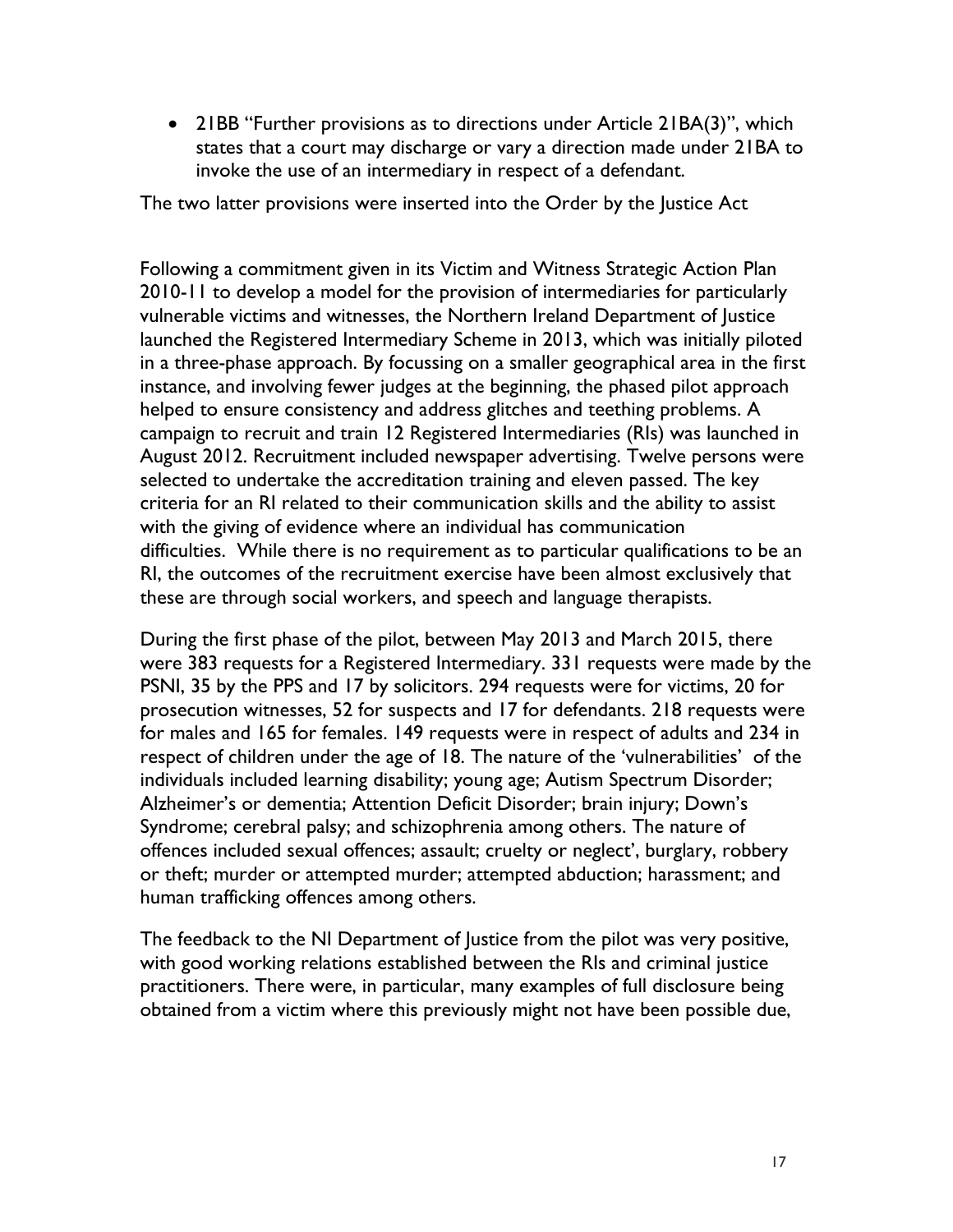for example, to their young age or intellectual disability, which led to more straightforward and more efficient access to justice for all parties involved.<sup>23</sup>

 One notable aspect of the Northern Irish pilot was that RIs were made available to facilitate communication with suspects as well as victims at the police investigative stage. The Registered Intermediaries Scheme has enabled suspects to participate effectively when being interviewed and thereby enhanced their access to justice from the outset.

 While 37 requests were made for an RI at court stage, there were only four cases in which an RI facilitated communication at the trial during the pilot. The review of the first phase of the pilot concluded that it had limited experience at the court stage, and therefore the full potential of the Scheme had not yet been demonstrated. Therefore, a second phase of the pilot was launched in April 2015. Results were similar to those seen during the first pilot, however, awareness of the availability of RIs had increased.

 Following two pilots and two evaluations, the Registered Intermediaries Scheme was rolled out to cover all Magistrates' and Youth Courts in Northern Ireland in April 2017. The Scheme was originally rolled out for witnesses, but it now also applies to defendants - the provision contained in Section 12 of the Justice Act Criminal Evidence

 (Northern Ireland) Order 1999 made this expansion possible. The Scheme only applies to criminal cases, and not civil/family cases.

 Costings for both the pilot project and the national Scheme are outlined below in the section entitled 'Costings'.

#### **How it works in Northern Ireland**

-

 A Registered Intermediary does not usually have a legal background. They are specialists in communication skills, and the panel is currently made up of speech and language therapists and social workers, who undergo an intensive week-long course on the criminal justice system at Masters level. They remain accredited to their original organisation/body, where applicable.

 Once called upon, the RI will meet with the individual to assess whether or not they are needed. They will assess how best to facilitate the person in question, and produce a report, which may include a list of "do's and don'ts", and recommendations in respect of how best to communicate with the individual based on their particular needs and circumstances. This report will be discussed

<span id="page-17-0"></span><sup>23</sup> Department of Justice Northern Ireland (2015) **Northern Ireland Registered Intermediaries Schemes Pilot Project, Post-Project Review**, page 3 [https://www.justice](https://www.justice-ni.gov.uk/sites/default/files/publications/doj/registered-intermediaries-post-project-review-feb15.pdf)[ni.gov.uk/sites/default/files/publications/doj/registered-intermediaries-post-project-review](https://www.justice-ni.gov.uk/sites/default/files/publications/doj/registered-intermediaries-post-project-review-feb15.pdf)[feb15.pdf](https://www.justice-ni.gov.uk/sites/default/files/publications/doj/registered-intermediaries-post-project-review-feb15.pdf)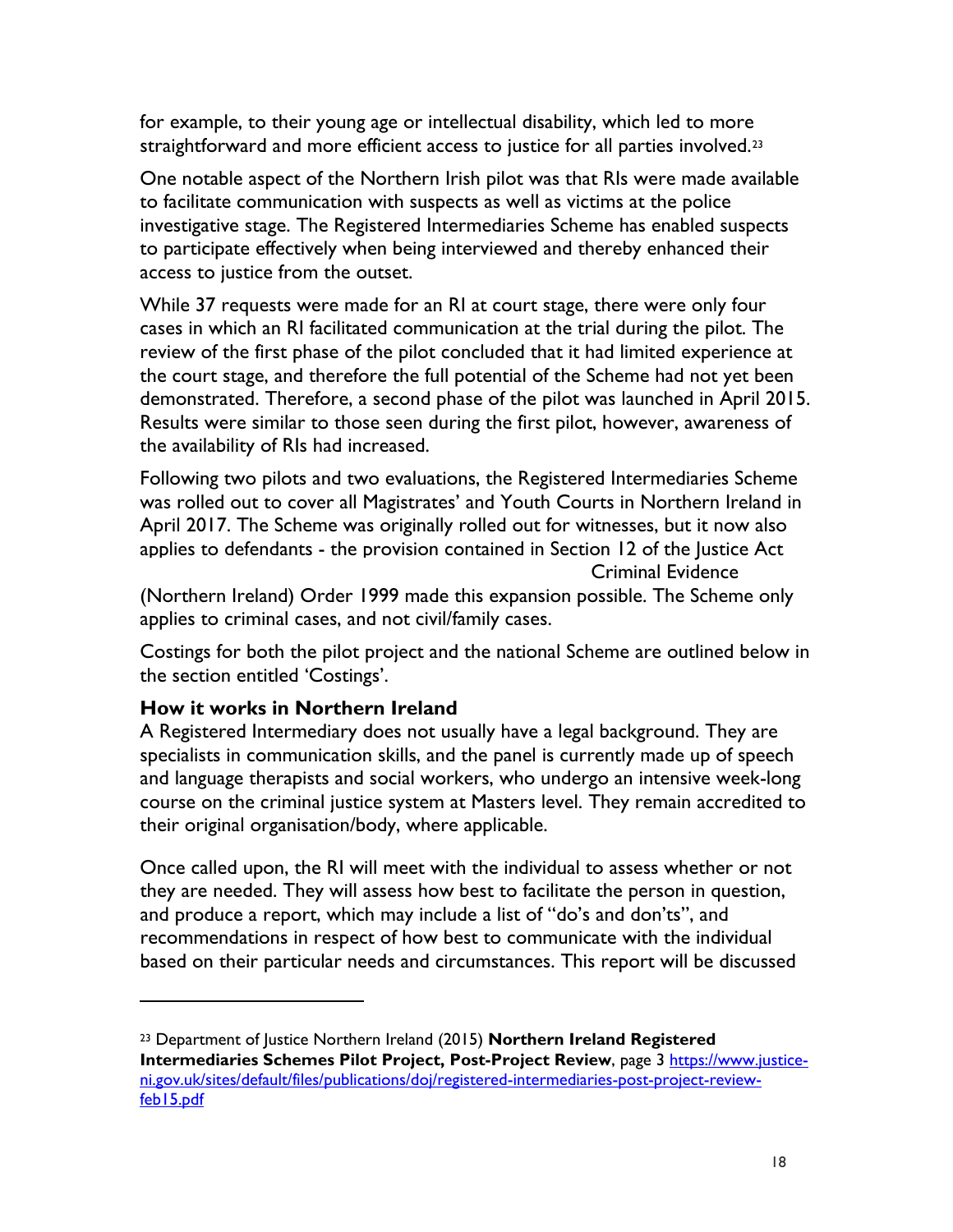at a Ground Rules Hearing. Northern Ireland officials indicated that in many cases a Registered Intermediary should not have to intervene in the trial if all parties take on board the recommendations made in their report, as the legal professionals involved in the trial will have been made aware of how to facilitate communication by the individual in question from the outset. A Registered Intermediary is only present when the individual is giving evidence. They are not a supporter nor an advocate of the individual. If the individual is an accused and is found guilty, the RI is not involved in the probation hearing, only the trial.

 The NI Department of Justice provided funds for the first two years of the pilot. The cost was subsequently divided up between the Public Prosecution Service (PPS), the PSNI and the Department of Justice. Of the three, the PSNI avails of Registered Intermediaries the most. The NI Department of Justice retains oversight for the Registered Intermediaries Scheme.

#### **England and Wales**

-

 The Youth Justice and Criminal Evidence Act 1999 provides for a Registered Intermediary to be made available to witnesses who are vulnerable due to their age or 'incapacity'. Section 16 of the 1999 Act stipulates that the witness must be under the age of 17 or suffers from a mental or physical impairment to the extent that the court considers that the quality of evidence given by the witness may be diminished without the use of an intermediary.

 The Registered Intermediary Procedural Guidance Manual (2019) outlines good practice and procedure.[24](#page-18-0) When a police officer believes that a witness might benefit from the assistance of a Registered Intermediary, the officer contacts the Crown Prosecution Service. They then submit a 'request-for-service' form, which will be used to match the witness's communication abilities and needs to an available Registered Intermediary with suitable expertise operating in the geographical area. The appointed Registered Intermediary undertakes an officer. The Registered Intermediary also produces a report for the court, consisting of advice and recommendations for those who will be questioning the witness. The Registered Intermediary attends the witness's familiarisation visit to the court, the Ground Rules Hearing and the live link room or the court during assessment, before providing a preliminary report for the interviewing police the trial.

 The Witness Intermediary Scheme was established by the Ministry of Justice's Better Trials Unit, and operates a national database of intermediaries who are

<span id="page-18-0"></span><sup>24</sup> Ministry of Justice (2019) **Registered Intermediary Procedural Guidance**  https://assets.publishing.service.gov.uk/government/uploads/system/uploads/attachment\_data/file/ [831537/moj-registered-intermediary-procedural-guidance.pdf](https://assets.publishing.service.gov.uk/government/uploads/system/uploads/attachment_data/file/831537/moj-registered-intermediary-procedural-guidance.pdf)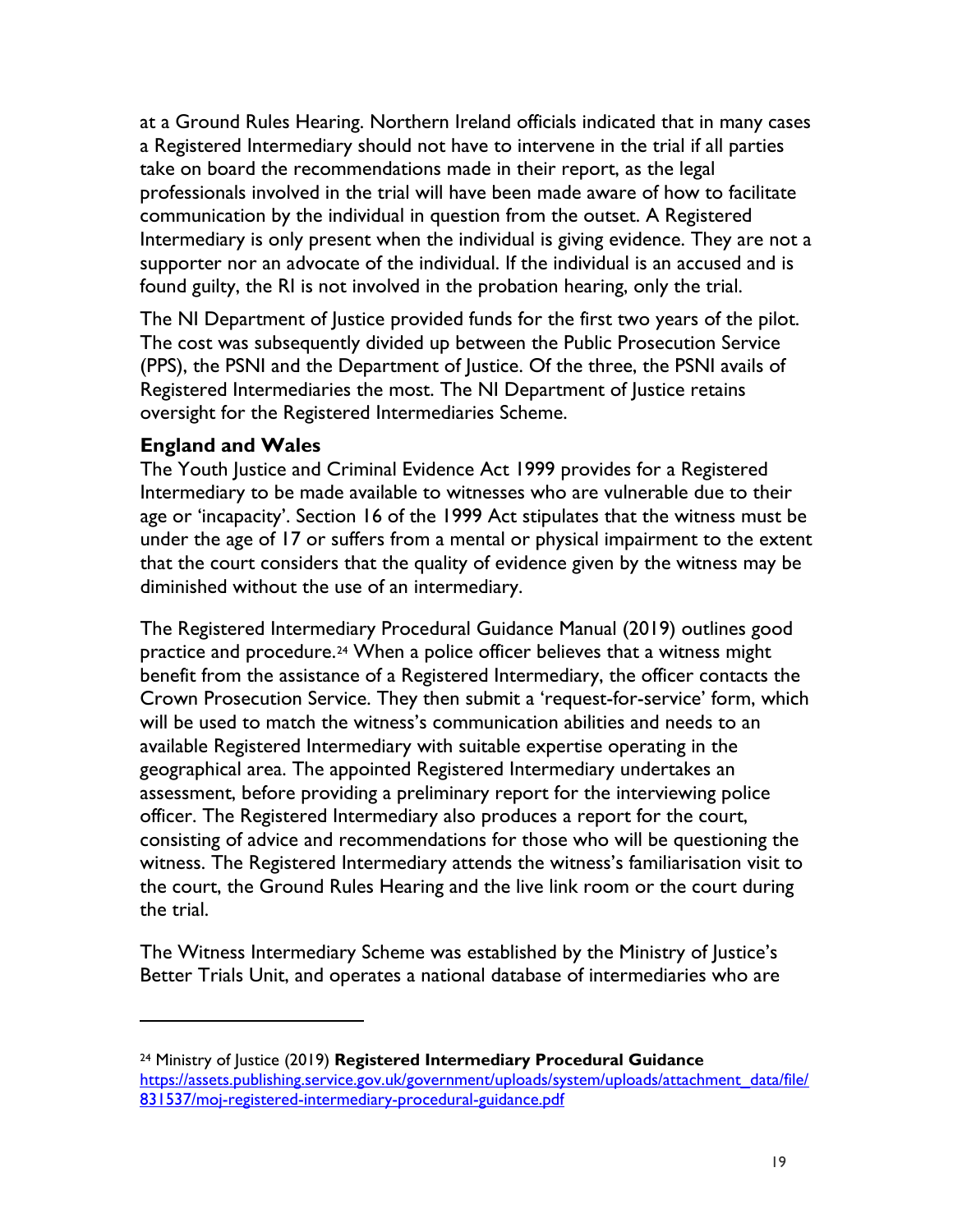recruited, selected, trained and accredited by the Ministry of Justice. Since its Witness Intermediary Scheme has been available in all 43 police forces and Crown Prosecution Service areas in England and Wales. The Ministry of Justice retains overall governance, strategy and policy management while the National Crime Agency's Specialist Operations Centre operates and manages the Witness Intermediary Scheme's matching service and Registered Intermediary Register on behalf of the Ministry. national roll-out in September 2008 (following a pilot which began in 2004), the

 There were approximately 200 Registered Intermediaries on the Ministry of Justice's register covering England and Wales in 2016.[25](#page-19-0) In 2018, there were 6,391 requests for Registered Intermediary services.[26](#page-19-1) 

 The relevant sections of the 1999 Act do not apply to an accused person. However, the court may allow the use of a non-registered intermediaries to assist a defendant. This is based on the court's inherent jurisdiction to ensure that the defendant has a fair trial, pursuant to Article 6 of the European Convention on Human Rights. The non-registered intermediary is not sourced from the Witness Intermediary Scheme.

#### **New Zealand**

-

 A similar scheme has been in place in New Zealand since 2012. A Communication Assistant is a court-appointed specialist who advises and assists lawyers, police and judges with defendants, witnesses and civil litigants who have communication difficulties, so that they can give 'best evidence' and participate effectively in the justice system.<sup>[27](#page-19-2)</sup> The scheme began in the adult criminal court and has since been used in the Youth Court and, less frequently, the Family and civil courts.

 Communication Assistants are appointed under Section 80 of the Evidence Act 2006, which entitles defendants in criminal proceedings and witnesses in civil or criminal proceedings to "communication assistance", broadly defined in Section 4 of the same Act as "oral or written interpretation of a language, written

<span id="page-19-0"></span> **quality of evidence: An international comparison of three versions of the English intermediary model**, The International Journal of Evidence & Proof 2017, Vol. 21(4) page 355. 25 Cooper, Penny and Mattison, Michelle (2017) **Intermediaries, vulnerable people and the** 

<span id="page-19-1"></span><sup>26</sup> Ministry of Justice (2019) **Registered Intermediary Procedural Guidance**, page 5.

<span id="page-19-2"></span><sup>27</sup> Benchmark (2020) **Communications Assistance Guidelines**, Section 2 <https://www.benchmark.org.nz/guidelines/communication-assistants/>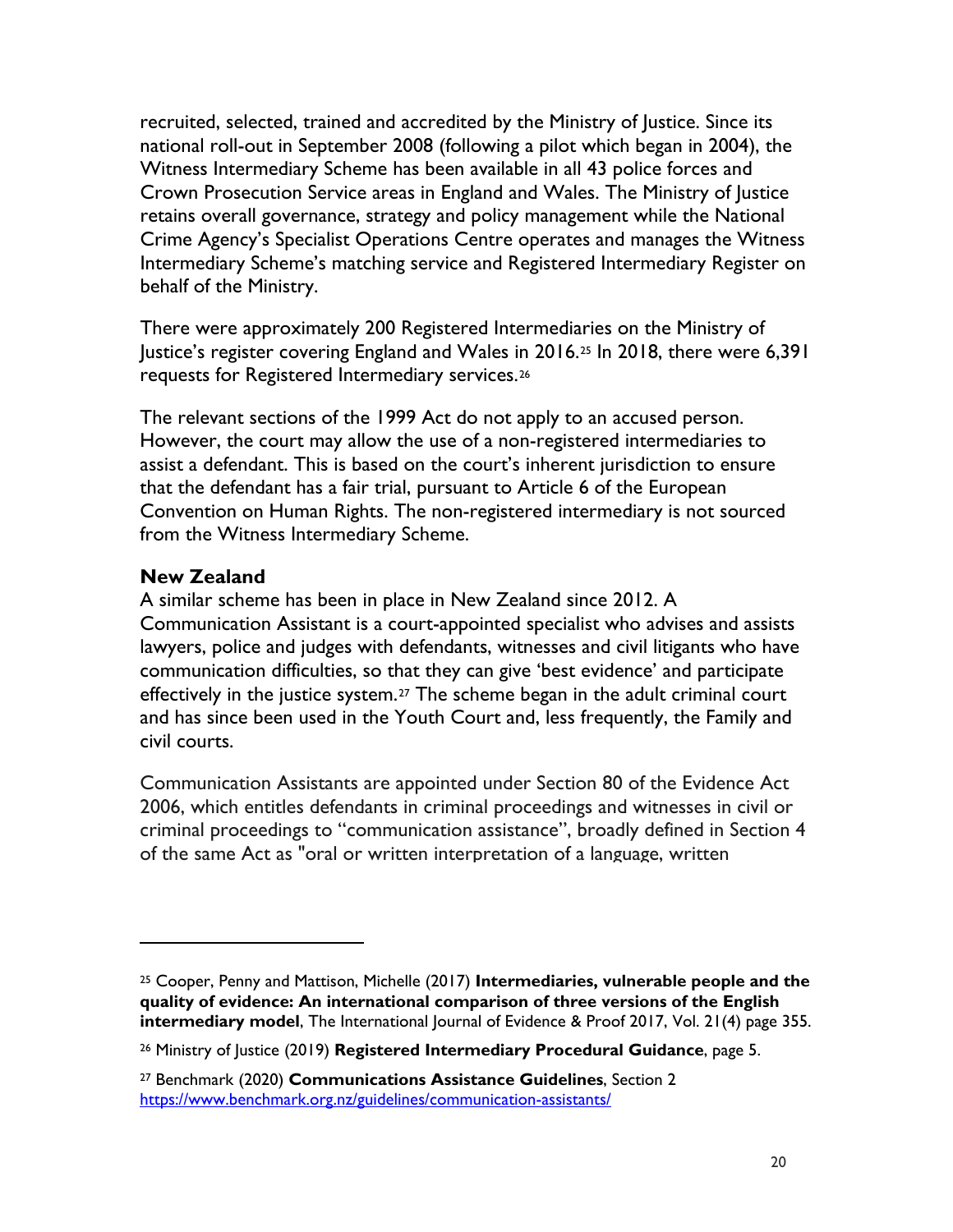Communication Assistants can provide assistance during pre-trial client and witness/suspect interviews, during trial and afterwards. Their assistance includes direct assistance with monitoring of questioning, the provision of visual aids and stress-management techniques during questioning, and formal recommendations as to directions for adapting courtroom processes. Most Communication Assistants are speech and language therapists, but others such as psychologists, social workers and specialist teachers may also qualify. facilitates communication" with a person with a communication impairment.<sup>28</sup>

 If a lawyer believes that a defendant or witness may need to avail of a Communication Assistant, they will request that an assessment be carried out by a psychologist or psychiatrist, or a specialist teacher or social worker with expertise in this area. A Communication Assistant may then be appointed, and will undertake a Communication Assistance Assessment before delivering a court report with recommendations.

 There is no accredited list or register of Communication Assistants. Communications Assistants are found through a social enterprise organisation of speech and language therapists.[29](#page-20-1) An individual may make an application for the

support of a Communications  $\mathcal{L}_\mathcal{A}$  and  $\mathcal{L}_\mathcal{A}$  are level assistants to the police, if  $\mathcal{L}_\mathcal{A}$ 

 support is needed at that stage or the court, if needed at that stage). The relevant authority then contacts the social enterprise organisation, which refers them to an available and appropriate Communications Assistant.

 New Zealand has seen examples of more than one Communication Assistant working together on the same case in a multi-disciplinary team, for example a Communication Assistant working alongside a sign-language interpreter.

 Funding for Communication Assistants comes mainly from the Ministry of Justice and occasionally from Crown Law or Legal Aid or the police. In Youth Justice

assistance at Family Group Conferences.

# **Costing**

 $\overline{a}$ 

 It is difficult to compare the costs of establishing and managing a scheme of Registered Intermediaries across the other jurisdictions examined. In England and

<span id="page-20-0"></span><sup>28</sup> Benchmark (2020) **Communications Assistance Guidelines**, Section 2 <https://www.benchmark.org.nz/guidelines/communication-assistants/>

<span id="page-20-1"></span><sup>29</sup><https://talkingtroublenz.org/about-ttanz/>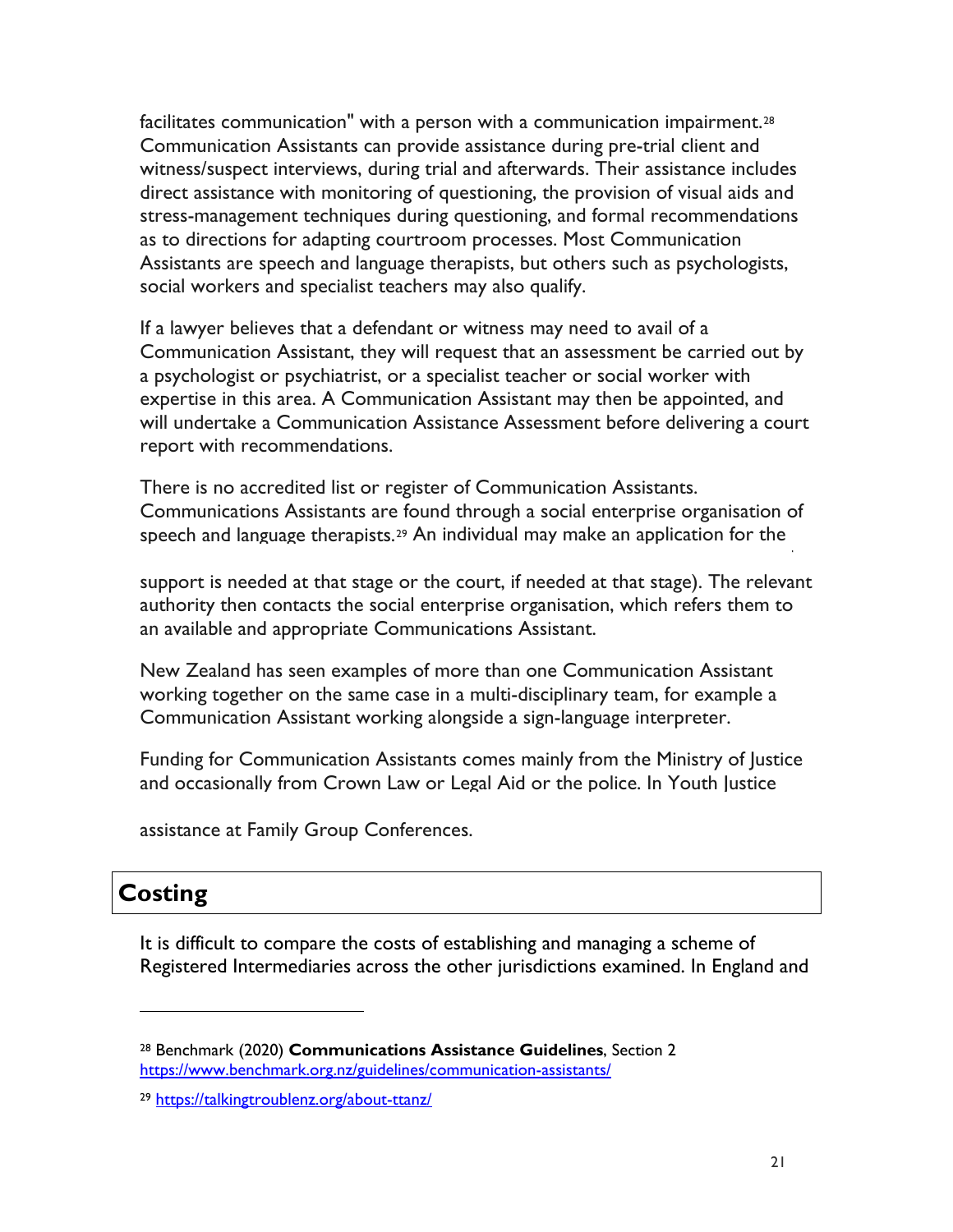Wales, Registered Intermediaries (RIs) also work on a self-employed basis, and earn  $E38$  per hour. They may also claim for travel and subsistence, and receive a rate of £55 per hour for work carried out during 'unsociable hours'.

 RIs in Northern Ireland carry out their work on a self-employed basis and are able to claim for travel and subsistence costs from that Department of Justice, as well as a professional fee for the time spent carrying out their role. The professional fee is  $£37$  per hour. The pilots showed that, in relation to costs for defendants, the average cost per case was approximately £470.

 The most relevant comparison in this jurisdiction is with Guardians ad litem (GALs). GALs are appointed by judges in child care proceedings under Section 26 of the Child Care Act 1991. The legislation intends for GALs to enhance the decision-making capacity of the court in child care proceedings. One of a GAL's functions is to engage with the child in order to independently establish the wishes, feelings and interests of the child and present them to the court. Previously, GALs could charge different hourly rates, and add travel and subsistence claims to that amount. Following consultations with GALs by Túsla in 2015, a flat hourly rate of €125 was set, which includes both the work carried out by GALs and all expenses incurred. While Túsla is not involved in either the management nor the monitoring of the GALs service, any costs incurred by GALs shall be paid by Túsla, from a budget provided by the Department of Children and Youth Affairs.

 It is envisaged that some costs will be incurred in the establishment of a pilot scheme and the training and monitoring of RIs. The costs borne by Northern Ireland Department of Justice for both the pilot project and the continued maintenance of the national Scheme are broken down below:

## **Pilot schemes for both witnesses and defendants in the Crown Court in Belfast**

 A campaign to recruit and train 12 RIs was launched in August 2012. Twelve The actual costs were as follows: persons were selected to undertake the accreditation training and eleven passed.

- Advertising the recruitment campaign:  $£3,235.14$
- • Fees for an RI for assisting with selecting those who went forward for interviews: £962.90
- Costs associated with interviewing potential RIs:  $£3,717.15$
- Accreditation training costs were £28,974.49.

 The total cost for the recruitment and training of 11 RIs to participate in the pilot project was £36,889.68.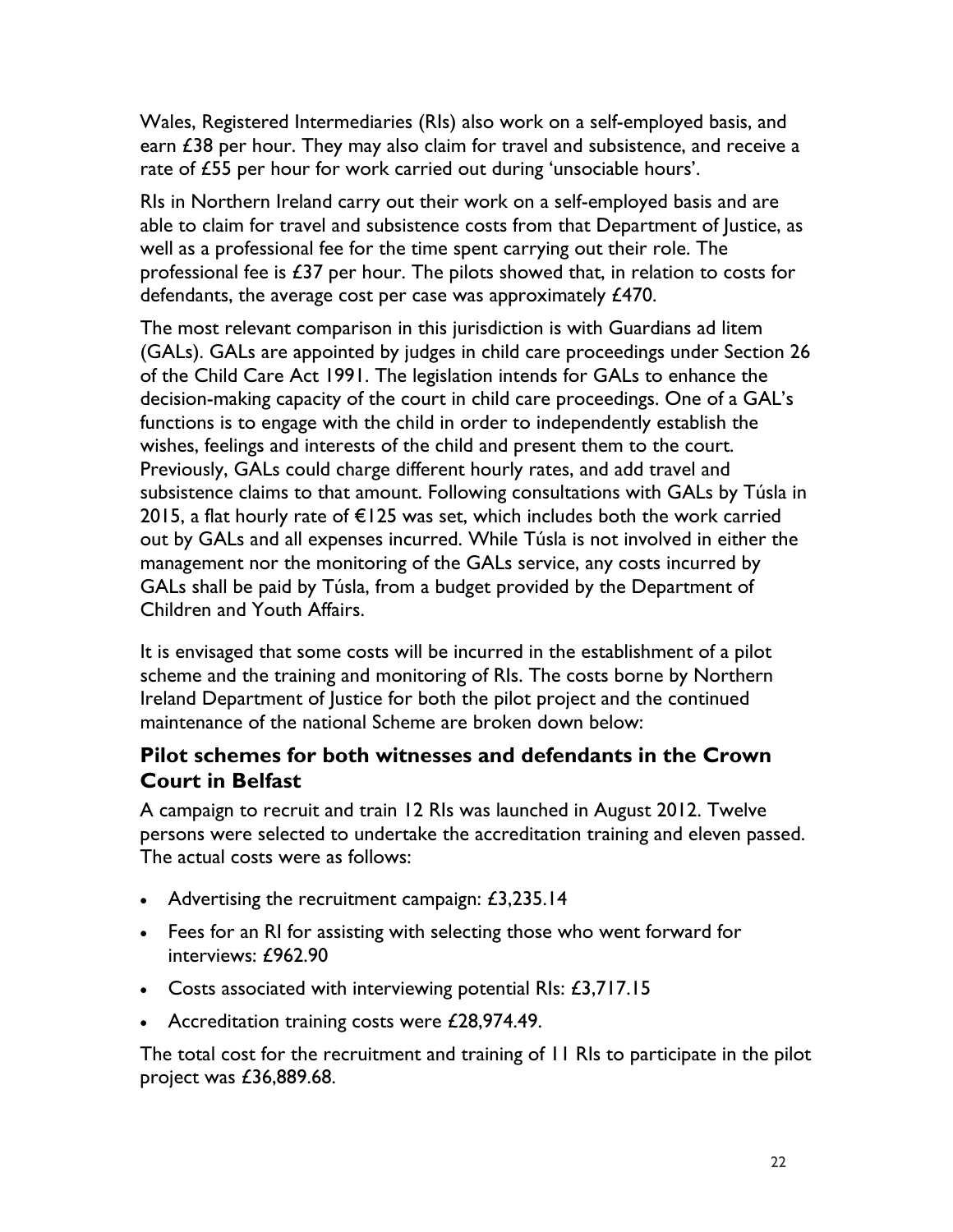#### **Costs for the recruitment campaign in 2018**

The additional costs for the recruitment campaign were minimal  $(L1,250)$ . It was managed by the Intermediaries Scheme Secretariat within the Department and advertised on the DoJ website and Speech and Language Therapy and Social Workers recruitment websites at no cost. The Department did not advertise in newspapers; this was based on learning from the recruitment for the pilot project, where there were hundreds of applications from people who believed they were good at communicating but did not fit the profile of an RI. There was one payment to a Registered Intermediary for assessing case studies and sitting on the recruitment panel of  $£1,250$ . The other two panel members were from Department of Justice and PSNI and incurred no charge.

#### **Costs for training in 2018**

 In 2018, £29,275 was spent on training for 24 RIs. This can be broken down as follows:

- • Travel and accommodation, which included travel for applicants who were successful and overnight accommodation for trainers and 2 candidates who had significant travel: £3,650
- Main facilitator's fees: £22,200
- Hire of training facilities:  $£2,175$
- Payments to existing RIs for role play during training: £950
- Catering for 6 days: £300

#### **Ongoing Costs – Training for RIs**

 In 2019, the NI Department of Justice facilitated a day's CPD training. The total cost was just over  $£7,000$ . However, the majority of this cost was paying RIs for their time and travel. The Department has since decided that, for any future training, it will not pay the RIs for their time as they receive non-monetary benefits in relation to their continuous professional development. Future training may be provided based on the profile of the vulnerable people that RIs are assisting, for example, there is an increase in the number of cases where the person suffers from a mental illness as well as other vulnerabilities and therefore there may be a need in the future to provide specialist training to those RIs who do not include mental illness within their skillset.

# **Next steps**

 In order to provide individuals with a voice, protections and the access to justice to which they are entitled, the NDA advises that an introduction of a national scheme of Registered Intermediaries be progressed through the Department of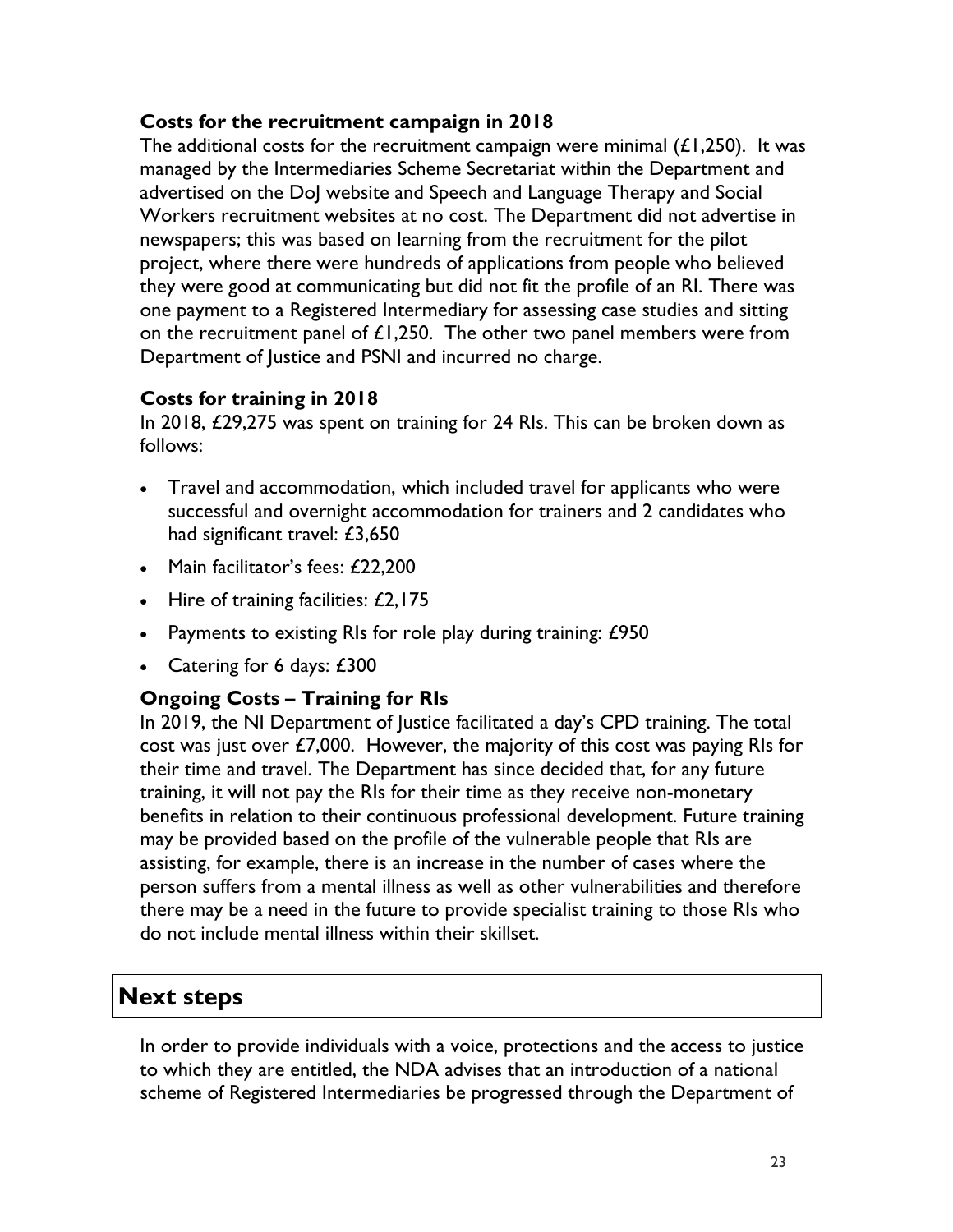Justice and Equality. We believe responsibility and oversight for the pilot in the first instance, and later a national scheme, should rest with the Department of Justice and Equality, as the Department with ownership of the relevant pieces of legislation and the civil and criminal justice systems, as well as responsibility for exploration of this topic, the NDA advises that costs be divided between the Department of Justice and Equality, An Garda Síochána and the Courts Service. monitoring and implementing the UNCRPD. Based on our research and

 Based on evidence from other jurisdictions, we advise that small, phased pilot project be progressed in the first instance. This approach will provide an opportunity for the Department of Justice and Equality to identify challenges early on in the pilot and to resolve them on in a timely manner before scaling up, as happened in the Northern Ireland example. It will also allow the Department to obtain input from key stakeholders, who can become champions of the Registered Intermediaries Scheme and therefore support and facilitate its rollout on a national basis.

 The pilot in Northern Ireland ran for almost four years, in three separate phases, each of which built on the results of the previous pilot. The NDA advises that a first phase be launched in Ireland, which would involve a small number of intermediaries (4-5) working in one geographical region, which would capture individuals with a variety of support needs. Subsequent phases could increase the number of intermediaries, and could involve a wider spread across the country.

 The NDA advises that a steering group be set up, with participants similar to those who attended the NDA's Roundtable in April 2019 and which is led by the Department of Justice and Equality.[30](#page-23-0) This steering group would be responsible for the establishment, monitoring and evaluation of the pilot project. The steering group would consider and agree the criteria and skills needed by intermediaries and agree on methods of training for those selected, similar to the training received by Registered Intermediaries in Northern Ireland. It is advised that the selected Registered Intermediaries sit on one panel, receive the same training to the same standards and be overseen by a central body, for example the Department of Justice and Equality. The NDA believes the Department of Justice and Equality is best placed to oversee the pilot project, and later a national scheme, rather than An Garda Síochána, the Courts Services, or the Office of the Director of Public Prosecutions, none of which has the far-reaching and encompassing remit of the Department of Justice and Equality in respect of the justice system. The NDA also advises that a person(s) with disabilities and communication difficulties, and with relevant lived experience, is invited to sit on

-

<span id="page-23-0"></span><sup>&</sup>lt;sup>30</sup> This roundtable included representatives from An Garda Síochána, the Courts Service, the judiciary, the DPP, the Law Society, the Bar Council, the Decision Support Service and the University of Limerick.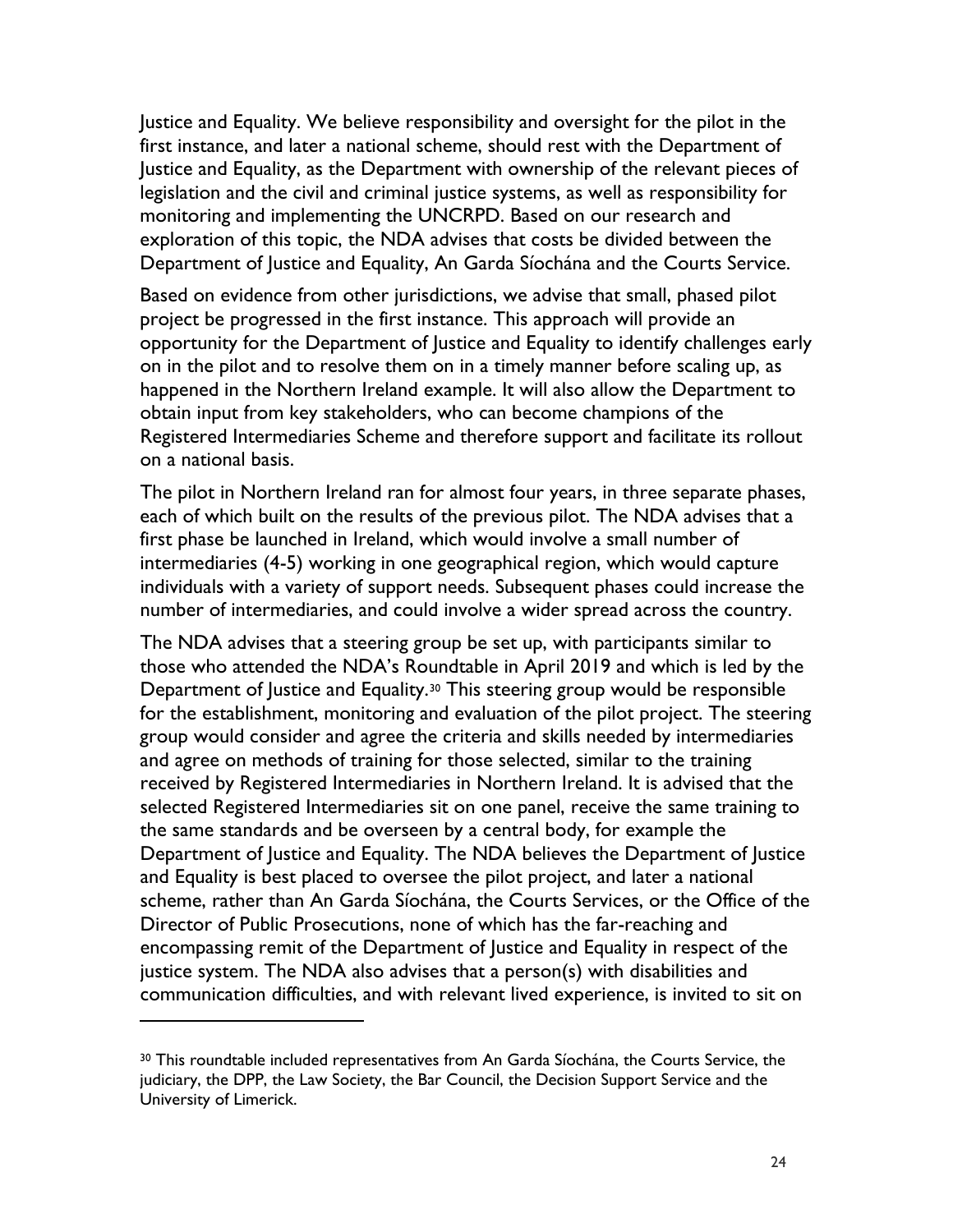the steering group in order to assess the gaps in support that exists and how they should be addressed. Consultation with persons with disabilities in respect of policies that relate to their lives is a key obligation of the State under the UNCRPD.

 The NDA advises that the pilot be available to victims of crime, witnesses and accused persons alike. This will satisfy the principle of equality, and it will allow the criminal justice system to achieve better evidence, as all parties involved will be accommodated to give the best evidence they can, including persons accused of a crime. Support for the pilot is more likely if all persons are accommodated to give their best evidence.

 The NDA advises that the pilot should allow for an intermediary's involvement from as early as the Garda Station stage of an investigation in order to fully test and demonstrate the value and potential of the scheme, and in order to ensure that appropriate access to justice is made available from the very first stage. If a person with communication difficulties is accused of a crime and is not give an inaccurate account of events, without fully understanding the consequences of doing so, and this will affect the subsequent justice process. accommodated at the Garda Station stage, he/she may commit to a position or

 The NDA advises that representatives from across the whole sector be involved from the beginning of the pilot, including police, legal representatives, courts and the judiciary. By raising awareness and providing training to the people who will be key to the success of the pilot project, it will help to ensure that there is consistency in the implementation of the pilot across the sector. It will also allow for the creation of champions across the sector, who will support the implementation of any subsequent national scheme following the pilot project. The NDA's roundtable included participants from across the justice sector and this holistic approach to involvement was welcomed and beneficial to advancing discussions.

 to participate in the pilot project, will enable the cultivation of good relationships across the justice system, and an understanding of the role the intermediaries are envisioned to play. Early interaction between all stakeholders, including the intermediaries recruited

 Finally, learning from the experience of other people and other jurisdictions should continue to be a priority. Ireland should continue to look to other jurisdictions for examples of best practice and for guidance in respect of the inevitable challenges that will arise in the rolling out of a pilot project and a national scheme. For example, an evaluation of the roll-out of the Registered Intermediaries Scheme to the Northern Irish Magistrates Courts (available in this court since April 2017) is currently underway and the NDA advises it would be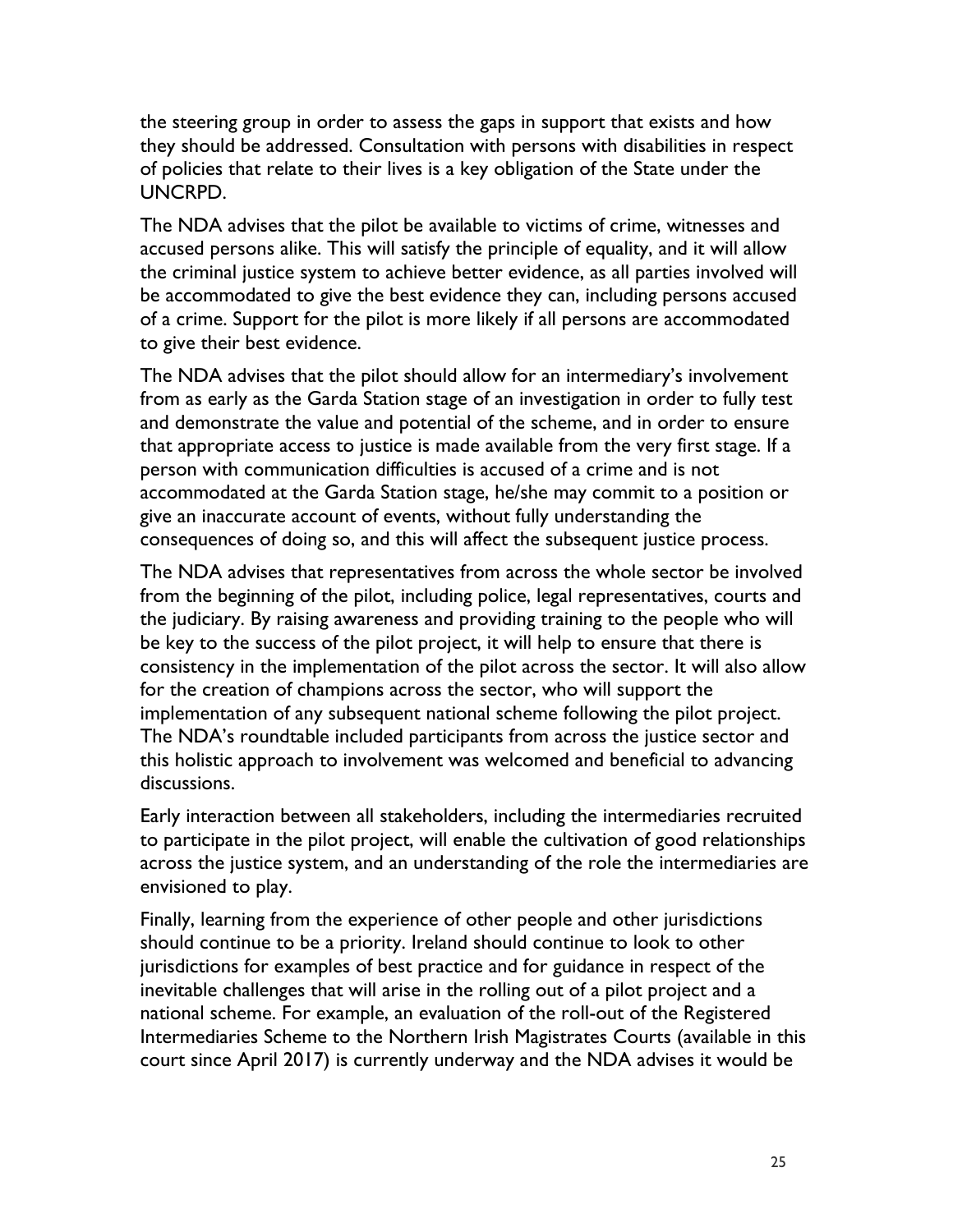helpful to speak to the NI Department of Justice following completion of that evaluation in order to capture any additional learning.

## **Amendments to legislation**

 Three amendments to the Criminal Evidence Act 1992 would be required in order to provide a clear statutory footing for the national scheme:

- • Currently, Section 14 of the Criminal Evidence Act 1992 only provides for the use of intermediaries for witnesses. The National Disability Authority advises that this section be amended to include provision of an intermediary to the accused. To achieve better evidence- and to realise Article 13 of the UNCRPD- all parties involved must be accommodated, including persons accused of a crime;
- • Section 14 clearly states that intermediaries may only be used in court to convey questions to the witness, but not to convey the answers of the witness back to the court. This is of limited use; it may mean that the witness understands the questions clearly, because it has been put to them in a way they understand, thanks to the involvement of the intermediary. However, they may not be able to answer adequately if they are denied the use of the intermediary to respond;
- • Finally, it would be necessary to amend or delete the phrase 'mental handicap' in Section 19. The reason for this is twofold: the phrase 'mental handicap is not in keeping with UNCRPD, and this linguistic amendment is in line with several amendments that were proposed in the Department of Justice and Equality's Roadmap to Ratification of the UNCRPD'. Many of these proposed amendments are contained in the Disability (Miscellaneous Provisions) Bill, including the deletion of phrase such as 'unsound mind' and 'mental would be accommodated if intermediaries were provided only to those typically understood to fall under the definition of 'mental handicap'. Autism, for example, is defined as a 'development disorder'. impairment'. Secondly, not all individuals with communication difficulties

 As mentioned above, Statutory Instrument No. 119/1987- Criminal Justice Act, 1984 (Treatment of Persons in Custody in Garda Síochána Stations) Regulations, 1987 does not preclude the introduction of intermediaries at the Garda questioning stage. However, the language used in the Statutory Instrument is outdated and it also provides the same protections for persons with disability as it does for children. This is not in line with other Irish legislation nor international obligations, which insist that States Parties provide 'age-appropriate' accommodations for persons with disabilities. The NDA advises updating the language in this S.I., to clearly set out appropriate measures that are in place for the treatment of persons with disabilities in custody in Garda stations.